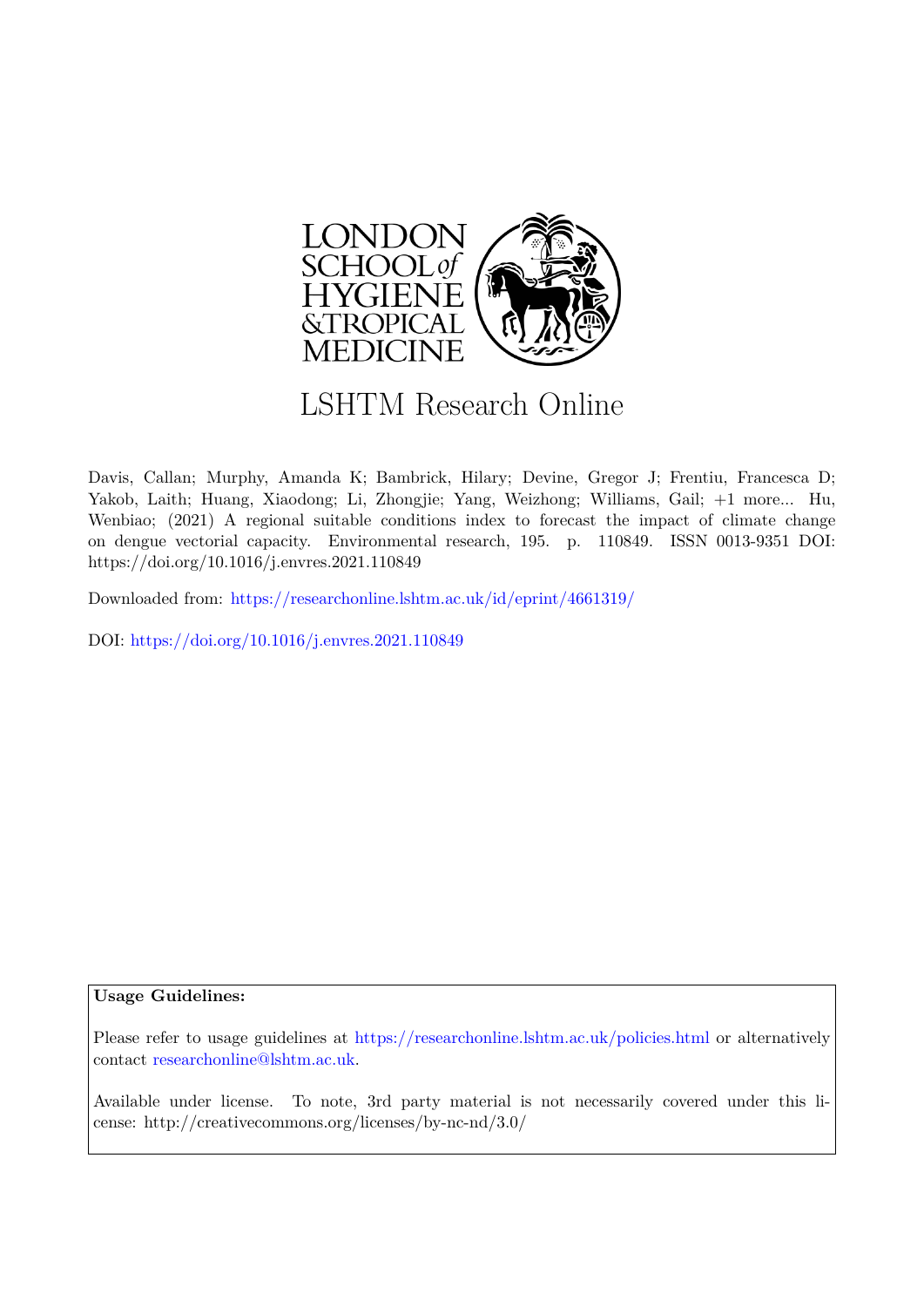# **A regional suitable conditions index to forecast the impact of climate change**

# **on dengue vectorial capacity**

# **Callan Davisa1, Amanda K. Murphyab1, Hilary Bambrick<sup>a</sup> , Gregor J. Devine<sup>b</sup> , Francesca D. Frentiu<sup>c</sup> , Laith Yakob<sup>d</sup> , Xiaodong Huang<sup>c</sup> , Zhongjie Li<sup>e</sup> , Weizhong Yangef, Gail Williams<sup>g</sup> , Wenbiao Hu<sup>a</sup>**

aSchool of Public Health and Social Work, Queensland University of Technology, Brisbane, Australia

**bMosquito Control Laboratory, QIMR Berghofer Medical Research Institute, Brisbane, Australia** 

<sup>c</sup>Centre for Immunology and Infection Control, School of Biomedical Sciences, Queensland University of Technology, Brisbane, Australia

<sup>d</sup>Department of Disease Control, Faculty of Infectious and Tropical Diseases, London School of Hygiene and Tropical Medicine, London, UK

<sup>e</sup>Division of Infectious Disease, Key Laboratory of Surveillance and Early Warning of Infectious Disease, Chinese Center for Disease Control and Prevention, Beijing, China

f School of Population Medicine & Public Health, Chinese Academy of Medical Sciences/Peking Union Medical College, Beijing, China

<sup>g</sup>School of Public Health, University of Queensland, Brisbane, Australia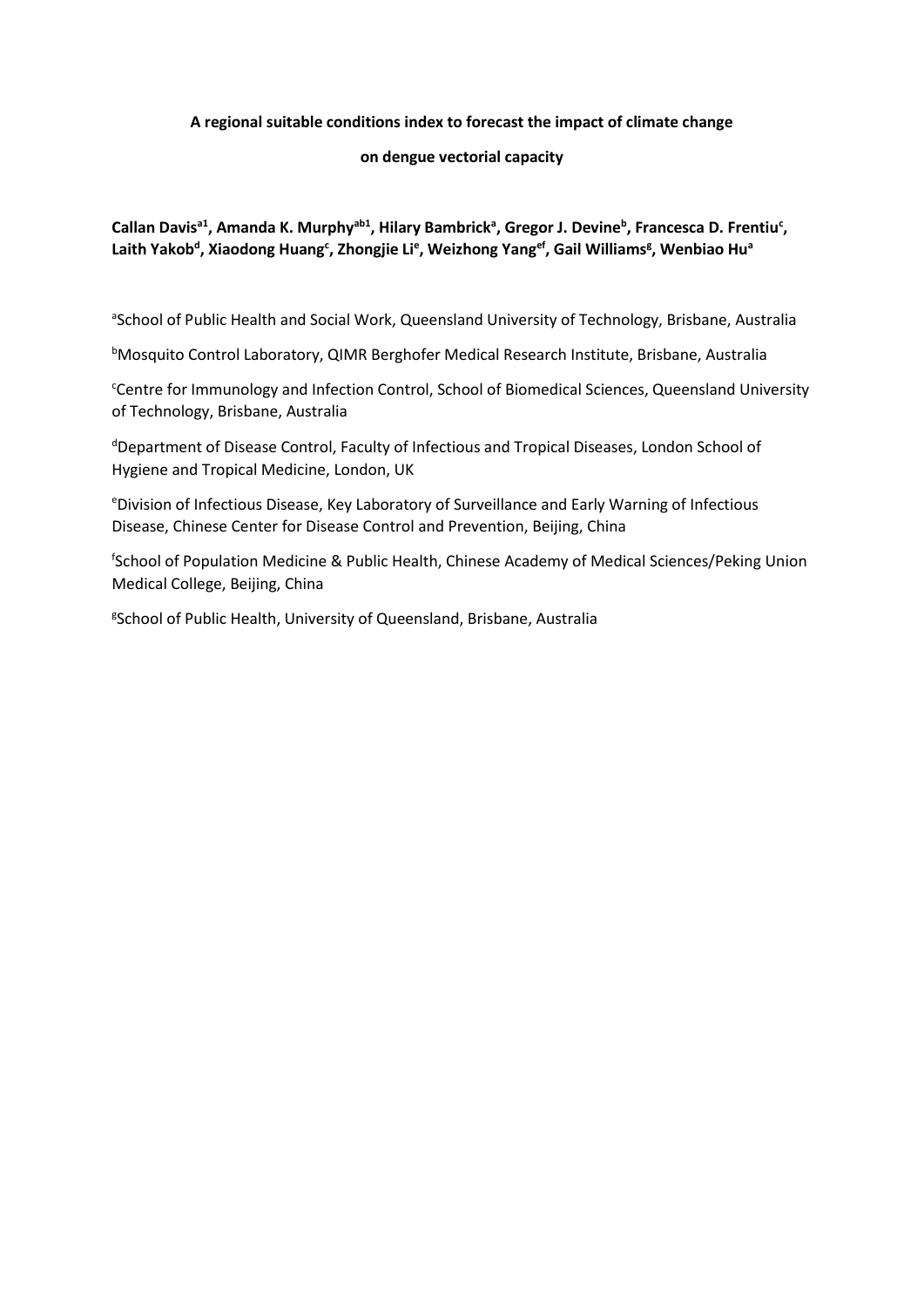# **Abstract**

#### Background

The mosquitoes Aedes aegypti and Ae. albopictus are the primary vectors of dengue virus, and their geographic distributions are predicted to expand further with economic development, and in response to climate change. We aimed to estimate the impact of future climate change on dengue transmission through the development of a Suitable Conditions Index (SCI), based on climatic variables known to support vectorial capacity. We calculated the SCI based on various climate change scenarios for six countries in the Asia-Pacific region (Australia, China, Indonesia, The Philippines, Thailand and Vietnam).

#### Methods

Monthly raster climate data (temperature and precipitation) were collected for the period January 2005 to December 2018 along with projected climate estimates for the years 2030, 2050 and 2070 using Representative Concentration Pathway (RCP) 4·5, 6·0 and 8·5 emissions scenarios. We defined suitable temperature ranges for dengue transmission of between 17·05–34·61 °C for Ae. aegypti and 15·84–31·51 °C for Ae. albopictus and then developed a historical and predicted SCI based on weather variability to measure the expected geographic limits of dengue vectorial capacity. Historical and projected SCI values were compared through difference maps for the six countries.

#### Findings

Comparing different emission scenarios across all countries, we found that most South East Asian countries showed either a stable pattern of high suitability, or a potential decline in suitability for both vectors from 2030 to 2070, with a declining pattern particularly evident for Ae. albopictus. Temperate areas of both China and Australia showed a less stable pattern, with both moderate increases and decreases in suitability for each vector in different regions between 2030 and 2070.

# Interpretation

The SCI will be a useful index for forecasting potential dengue risk distributions in response to climate change, and independently of the effects of human activity. When considered alongside additional correlates of infection such as human population density and socioeconomic development indicators, the SCI could be used to develop an early warning system for dengue transmission.

#### **Keywords**

Aedes, Climate change, Dengue, SCI, Vectors, Prediction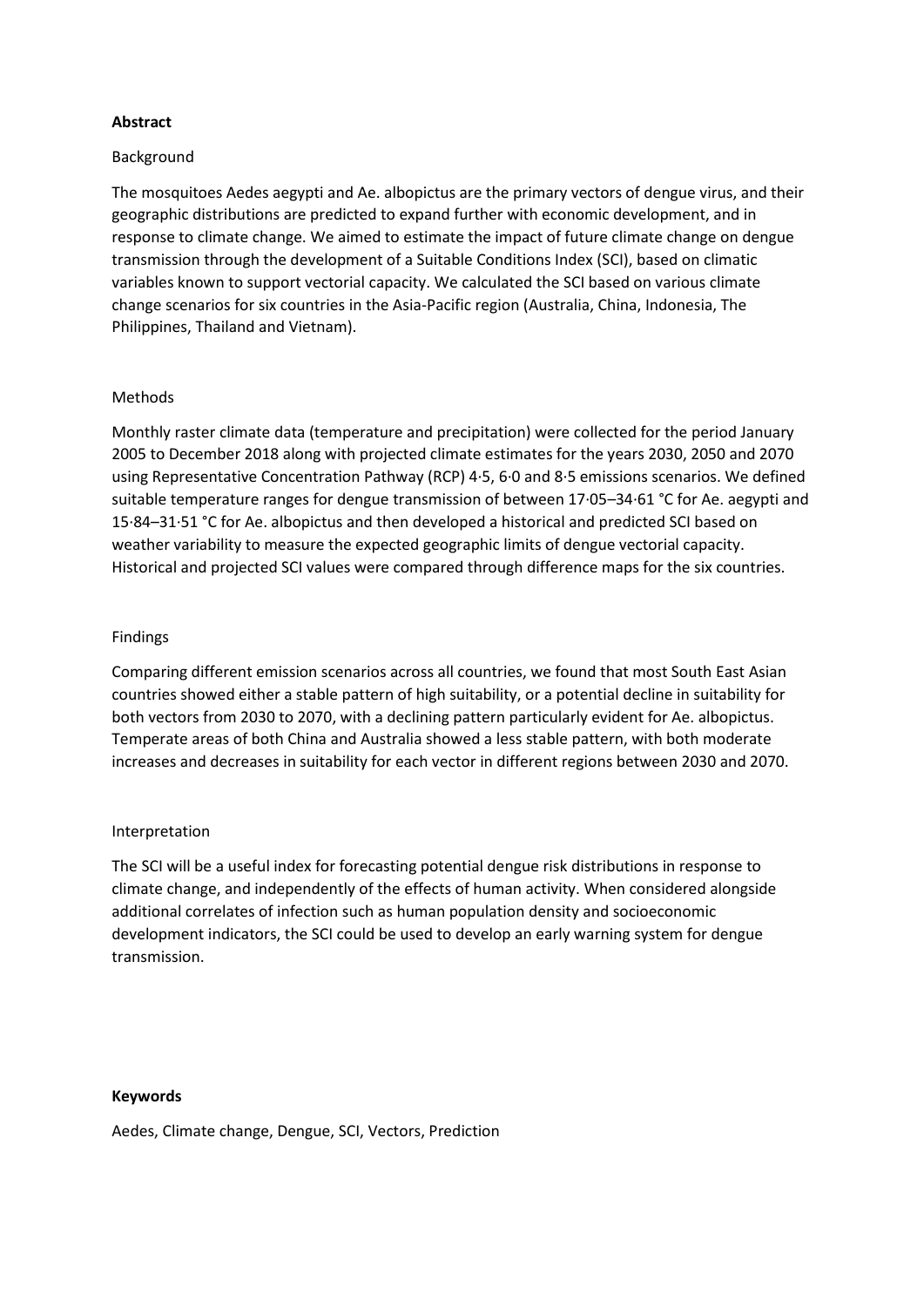# **1. Introduction**

Dengue fever is recognised as the most important, and fastest spreading arboviral disease of humans in the world, now present in 129 countries (Bhatt et al., 2013; Brady et al., 2012). It is caused by infection with dengue virus, a mosquito-borne Flavivirus that is primarily spread by Aedes vectors (Guzman et al., 2016). Dengue virus is transmitted primarily in tropical and subtropical regions but has a high potential for geographic spread to new areas (Gubler 2011; Bhatt et al., 2013). The Asia-Pacific region has a particularly high burden of infection, with up to 70% of global infections recorded in Asia alone, and increasingly frequent epidemics occurring in the Pacific region (Shepard et al. 2013; Bhatt et al., 2013; Roth et al., 2014). These figures reflect the large-scale re-emergence of dengue fever in the region facilitated by urban growth, globalisation and socioeconomic factors (Gubler 2011) and the geographic expansion of the two major vectors of dengue, Aedes aegypti and Ae. albopictus (Kraemer et al., 2015).

A key determinant of the distribution and vectorial capacity of these vector species is climate (Fouque and Reeder 2019; Reinhold et al. 2018). The presence or absence of suitable climate conditions including temperature ranges, precipitation levels, and extreme weather events can affect viral amplification, vector reproduction and survival, and human biting rate(Liu-Helmersson et al., 2014; Reinhold et al. 2018; Mordecai et al., 2019). During this century, global mean temperature is projected to increase between 1·1–6·4 °C (IPCC 2013). Anticipated changes in both temperature and precipitation under climate change scenarios are likely to affect the biology and ecology of both virus and vectors, and consequently the risk of dengue transmission (Reinhold et al. 2018; Fouque and Reeder 2019; Zhu et al. 2020). Transmission risk may also expand beyond current transmission zones to non-immune human populations that are more vulnerable to infection (Barcellos and Lowe 2014). Hence, understanding how a changing climate might affect future dengue epidemic patterns is important for risk prediction and the targeting of mitigation strategies.

Previous studies have projected future dengue infection risk using estimated dengue incidences, climate variables alone, or combined with human population distributions, and ecological variables (Messina et al., 2015). Estimations of dengue incidence used in previous research is expected to have spatial uncertainty in different countries and thus these projections of dengue distribution need to be further validated and improved. Moreover, fewer studies have attempted to develop a vector suitable index based on experimental data for dengue virus transition at high spatial resolution (Benedict et al., 2007; Khormi and Kumar 2014; Kraemer et al., 2015; Kamal et al., 2018; Messina et al., 2019). Previous research has either been on a global scale, or focused on one country or region, and often has not allowed relative comparisons of vector suitability across multiple countries and time points at fine scales. Additionally, most studies use mean temperatures to predict vector distributions rather than optimal temperature ranges for vectorial capacity (Messina et al., 2019; Liu-Helmersson et al., 2019).

We report on the suitability for dengue vector survival and virus transmission in six countries: Australia, China, Indonesia, Thailand, the Philippines, and Vietnam, where climate regions and dengue endemicity levels are diverse. Our study uses climatological data together with known parameters for virus transmission by vectors (such as biting rate, adult development and survival, extrinsic incubation rate), to develop a Suitable Condition Index (SCI). The SCI ranks geographic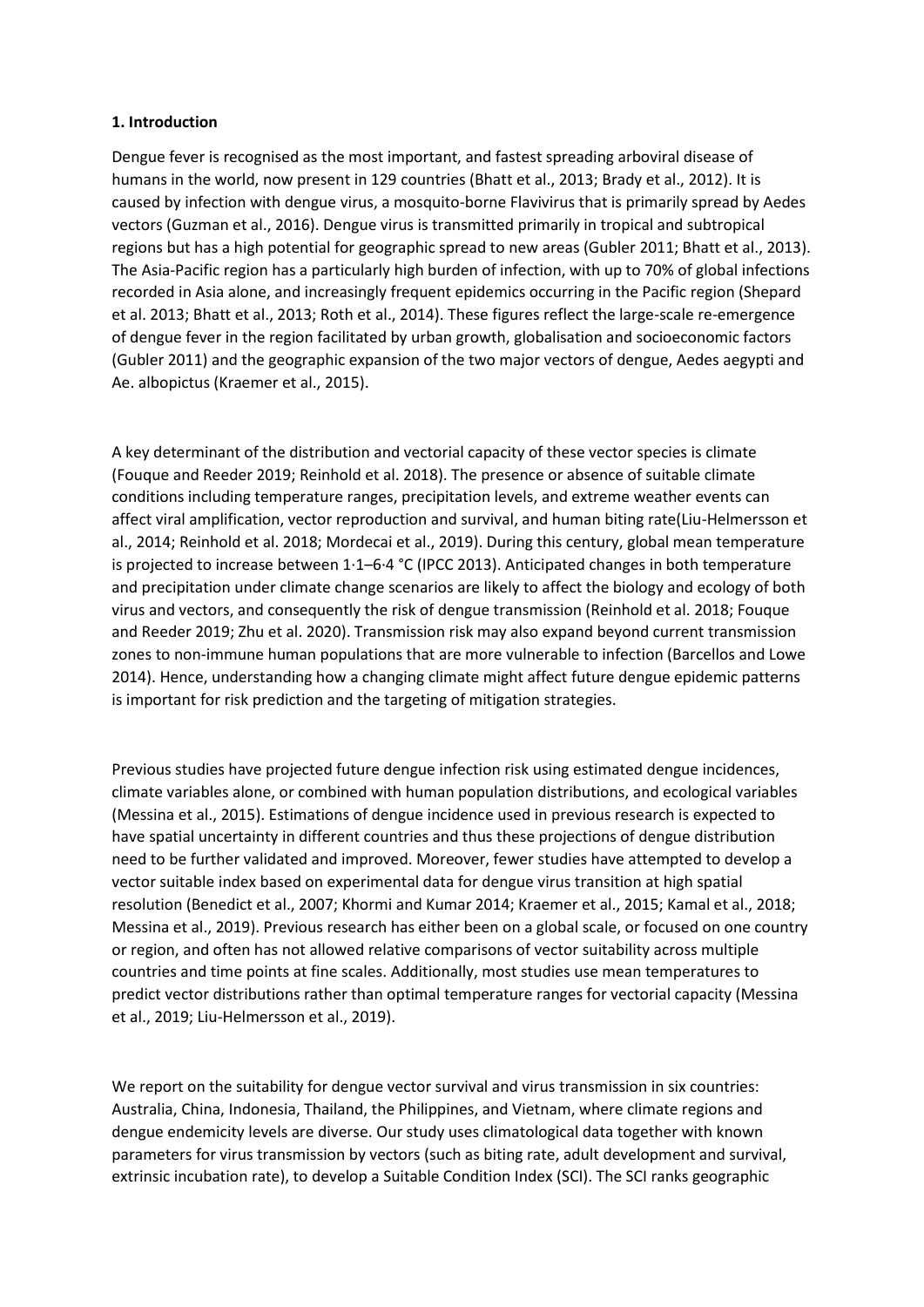regions by likelihood that their climates will provide suitable conditions for the two primary vectors, Ae. aegypti and Ae. albopictus, to transmit dengue. We then use the SCI to predict future spatial patterns of climate suitability for vectorial capacity under different climate change scenarios, with a view to informing further development of early warning systems for dengue virus transmission.

# **2. Methods**

# 2.1. Study sites

We chose six countries from the Asia-Pacific region to include in our study: Australia, China, Indonesia, the Philippines, Thailand and Vietnam where a range of climate and socioeconomic variables that influence dengue transmission are present. Four of the countries are geographically based in South East Asia (SEA) and have largely tropical climates along with high incidences of dengue fever, while Australia and China have more diverse climate types, and report periodic outbreaks confined to specific regions; for example, in the southern Chinese province of Guangdong, and in the north-eastern state of Queensland in Australia. However, the latter two countries both have suitable environments for dengue transmission to flourish and are vulnerable to imported cases from SEA. Our previous research suggested that imported dengue cases trigger and enhance local outbreaks only under favourable weather conditions, particularly in Cairns, Australia.

# 2.2. Data collection

Shapefiles delineating geographical boundaries for each SEA country were collected at administrative level 2 from the Humanitarian Data Exchange, developed by the UN Office for the Coordination of Humanitarian Affairs (OCHA) (OCHA 2020). The Australian shapefile was obtained at the equivalent scale, Statistical Area 2 (SA2), from the Australian Statistical Geographic Standard available from the Australian Bureau of Statistics (ABS) (ABS 2016).

Gridded historical climate data for the period 2005–2018 were collected for the six countries from the TerraClimate dataset (Abatzoglou et al., 2018). The TerraClimate database combines three datasets to maximise spatial resolution (0·04°, approximately 4 km). For the same countries, gridded projected climate data for 2020, 2050 and 2070 were sourced from the "CERA" database (0·04°, approximately 4 km), created by Navarro and colleagues using their CCAFS-CMIP5 Delta Method Downscaling for monthly averages and bioclimatic indices of four Representative Concentration Pathway (RCP) emissions scenarios (Navarro et al., 2019).

Climate data were extracted from TerraClimate and CERA using RStudio software (version 3·4·2) for 8980 administrative areas. Data were unavailable for 2/8980 administrative areas (<0·01%). Historical values for average monthly precipitation, maximum and minimum temperature from 2005 to 2018 were extracted from the TerraClimate dataset in raster format through a zonal function using the exact\_exctract R package (Baston 2020). Projected values for precipitation, maximum and minimum temperature were similarly extracted from the CERA database for projections of 2030, 2050 and 2070 years based on RCP emissions scenarios of 4·5, 6·0 and 8·5. RCP Scenario 8·5 has been described as "business as usual", with current global emissions currently following this trajectory (van der Zande et al., 2020).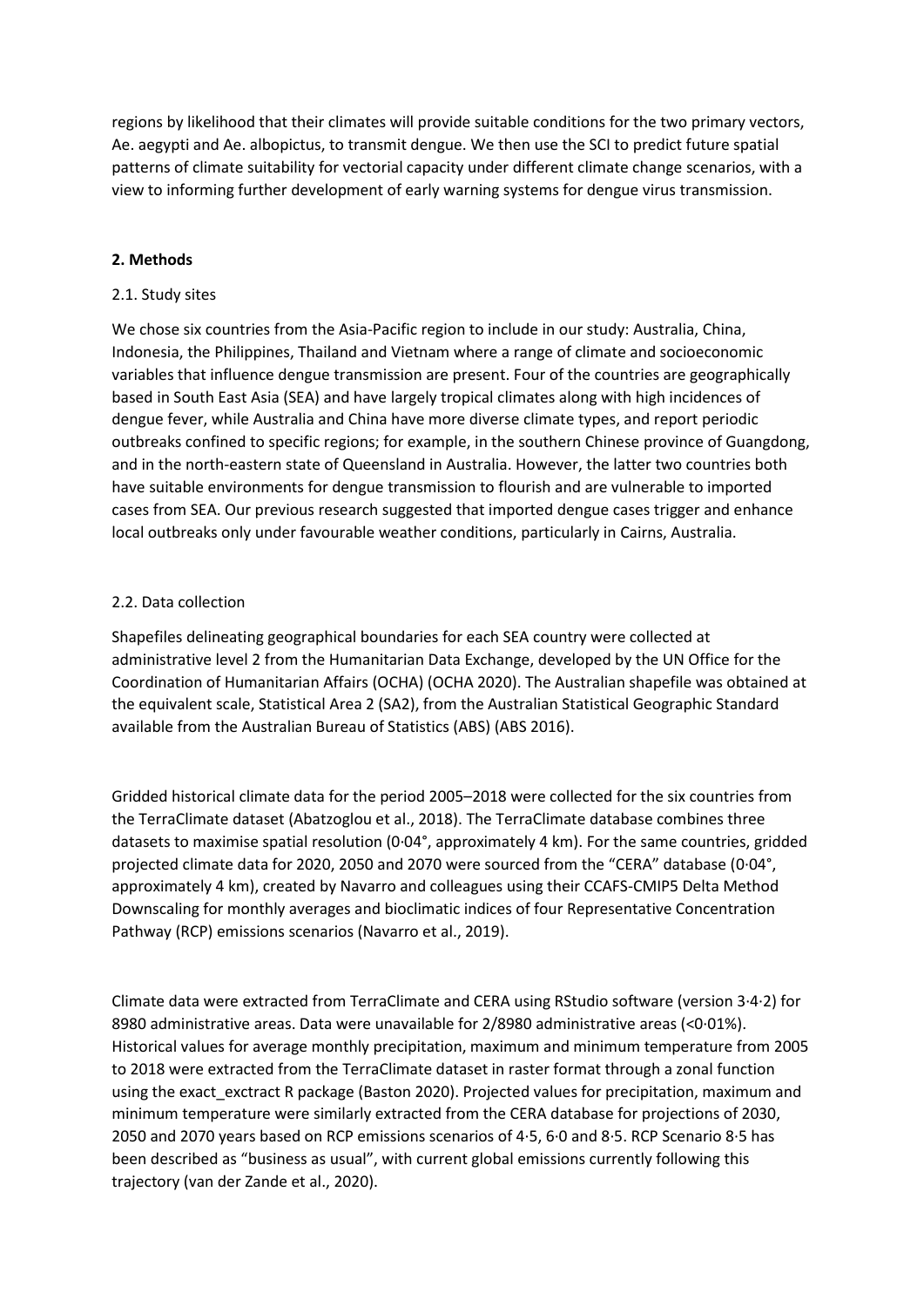This study was approved by the University Human Research Ethics Committee of Queensland University of Technology (Ref: 1,800,000,058).

# 2.3. Calculation of SCI

A climate-based SCI was developed to define potential distributions of Ae. aegypti and Ae. albopictus based on forecasts of local climate conditions that support vectorial capacity. We determined suitable temperature ranges for dengue vectorial capacity based on those identified by Mordecai et al., (2017) which synthesized previous empirical results of temperature suitability for vector and pathogen survival, and used a mechanistic approach to ascertain suitable temperatures for vector capacity in the transmission of dengue fever. This approach used a temperature-dependent transmission model to estimate the basic reproduction number R0(T), suggesting a conservative estimate of transmission risk R0(T) > 0 for identifying an optimum temperature range for transmission by Ae. aegypti and Ae. albopictus. This approach used mechanistic generalized linear models to assess whether the predicted relationship between temperature and transmission was consistent with observed human dengue cases. It then further adjusts for mosquito abundance based on temperature. Using this approach, Mordecai et al. determined temperature ranges affecting vectorial capacity using published empirical data on the interaction between temperature and key mosquito and pathogen traits.

These temperature ranges were between 17·05 and 34·61 °C for Ae. aegypti and between 15·84 and 31·51 °C for Ae. albopictus. While vector survival and transmission can occur outside of these ranges, they reflect conditions where adult female survival, density, biting rate, extrinsic incubation period, and larval development will support high dengue transmission intensity, as indicated by empirical data and probability models (Mordecai et al., 2017; Reinhold et al. 2018; Liu-Helmersson et al., 2014; Benedict et al., 2007). We initially developed an index based on these temperature ranges alone and then combined this with average monthly rainfall, which is known to influence vectorial capacity in some regions, but for which there is no clear transmission threshold (Liu et al., 2019).

Based on the extracted monthly temperature and precipitation values from the TerraClimate gridded dataset for each administrative area (2005–2018), we calculated the number of months per year where the monthly minimum and maximum temperature were within the range considered suitable for each species. To obtain the SCI, we multiplied the number of suitable months per year by the average monthly precipitation (weight variable) in the same location (n = 8980 administrative areas). Rainfall was included based on hypotheses from previous ecological and modelling research that rainfall could be an important influence on vector capacity (Thai and Anders 2011; Fouque and Reeder 2019; Naish et al., 2014). Unfortunately, empirical data on suitable rainfall ranges for dengue transmission are unavailable; therefore, the monthly average was used to account for the influence of this variable on vectorial capacity. Annual SCI values were then averaged for the years 2005–2018 for each location to obtain baseline SCI estimates for each species. The projected climate data from the CERA database were similarly extracted and manipulated to estimate suitability for Ae. aegypti and Ae. albopictus within the six countries for 2030, 2050 and 2070, using emissions scenarios of RCP 4·5, 6·0 and 8·5.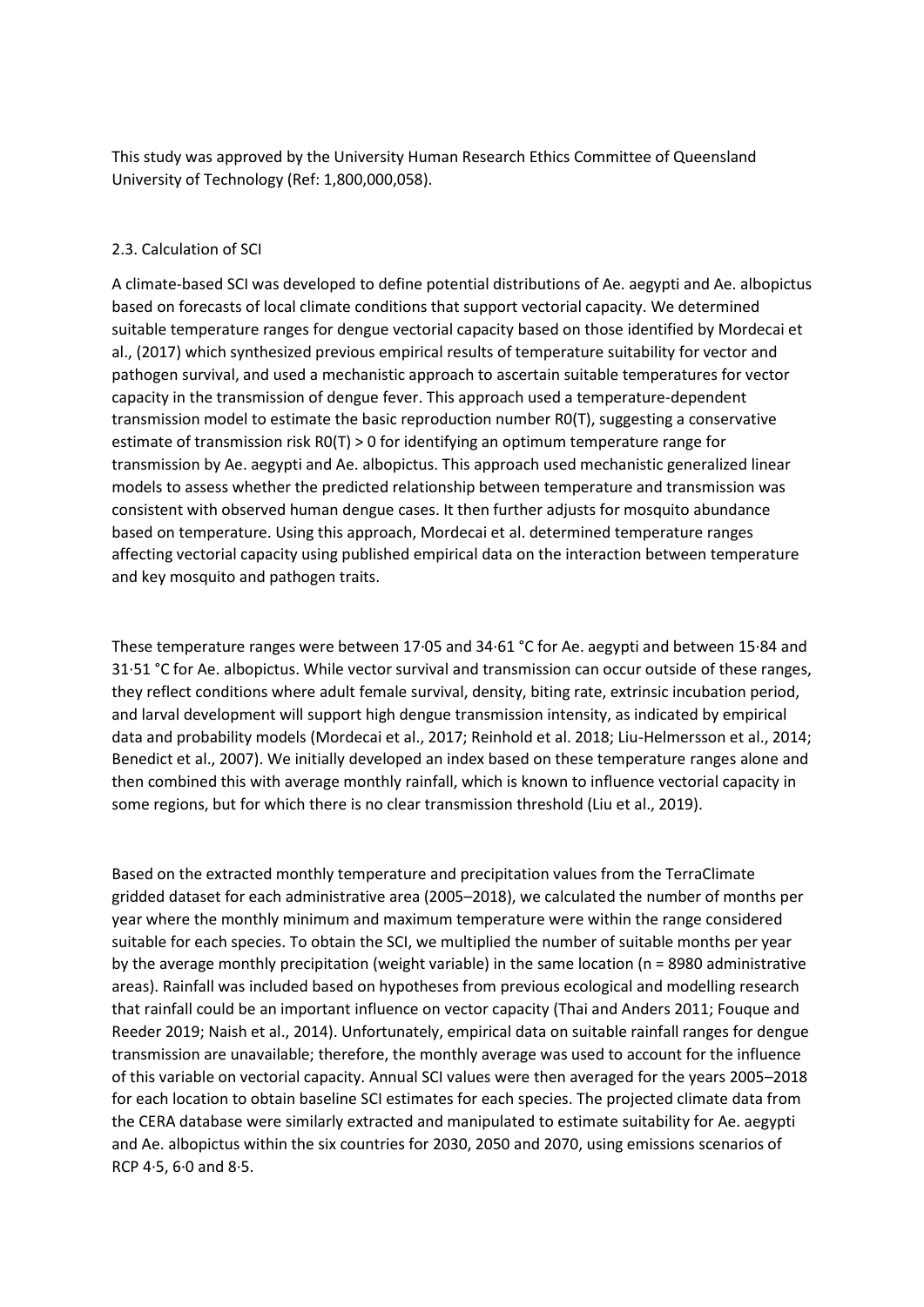# 2.4. Mapping transmission suitability by dengue vectors

Baseline (2005–2018) and projected (2030, 2050 and 2070) climate suitability for dengue transmission by Ae. aegypti and Ae. albopictus were mapped at administrative level 2 scale for all countries using ArcGIS Geographical Information System software (version 10·5, Esri USA). The administrative level 2 boundaries used can be viewed in Supplementary Fig. 1. Difference maps were then created by subtracting the current SCI value from the projected SCI values for each administrative region for 2030, 2050 and 2070.

# 3. Results

# 3.1. Baseline patterns of transmission suitability

Baseline suitable conditions for dengue transmission across the six countries are shown in Fig. 1 and Supplementary Table 1. These indicate that of all six countries, the SEA countries currently have the most suitable climate conditions to support dengue transmission by each vector. The highest suitability values were found in the Philippines and Indonesia. Moderately high values were observed in southern Thailand and Vietnam, particularly for Ae. aegypti. Large parts of Australia and China were relatively unsuitable, except for certain tropical and sub-tropical regions in the north and south of each country, respectively. Our baseline suitability maps for Ae. aegypti and Ae. albopictus in China indicated that transmission suitability was highest in the southern provinces of Yunnan, Guangxi and Guangdong, with gradually reducing suitability moving further north. In Australia, suitability for both vectors were highest in the state of Queensland.



**Fig. 1. Baseline vector suitability for countries included in the study.**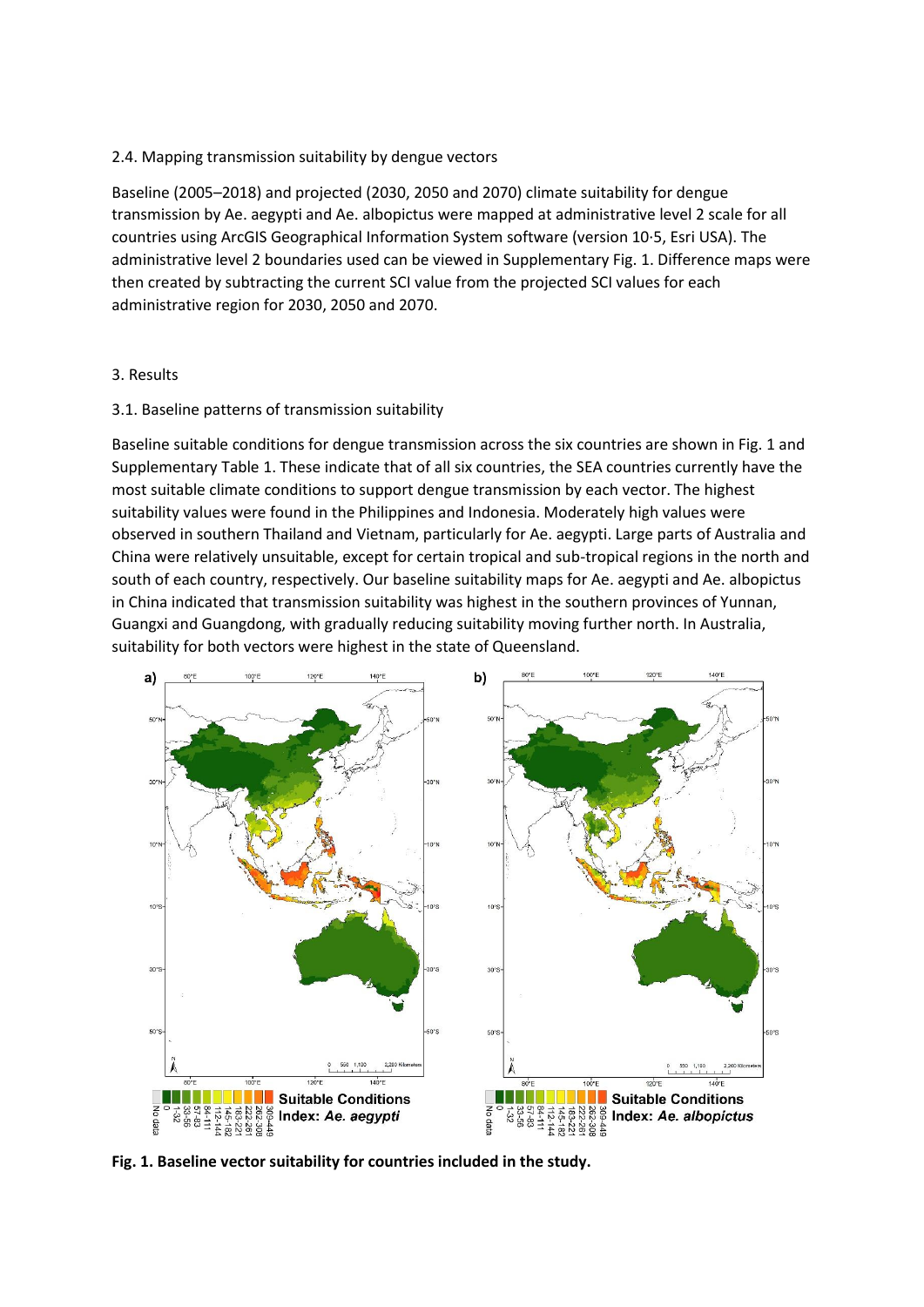The Suitable Conditions Index for a) Ae. aegypti and b) Ae. albopictus are shown for the six countries selected for the study included Australia, China, Indonesia, the Philippines, Thailand, and Vietnam. The index ranks relative transmission suitability based on the number of months between 2005 and 2018 where climate and rainfall conditions were conducive for each vector to transmit dengue.

The distribution of high transmission suitability areas for Ae. aegypti was more widespread than that for Ae. albopictus, with suitability for dengue transmission by Ae. aegypti being especially high throughout SEA countries. The baseline vector suitability distribution indicated by the SCI appears to correlate well with known populations at risk of dengue, and with recently reported dengue incidence patterns for the six countries, which indicate that the Philippines and Indonesia have the highest incidence rates of all countries (Supplementary Fig. S2). Similarly, countries where our vector suitability values were comparatively lower, such as Australia and China (Supplementary Fig. S3), report lower dengue incidence rates.

#### 3.2. Projected patterns of transmission suitability

Comparison of the difference maps across countries showed that each country exhibited distinct patterns in the projected changes in SCI between the current transmission suitability present for each vector and projected scenarios for 2030, 2050 and 2070 (Supplementary Table 2). Projection data based on the worst-case RCP 8·5 emissions scenario are shown below (Fig. 2, Fig. 3, Fig. 4), while maps for RCP 4·5 and 6·0 emissions scenarios can be found in Supplementary Figures S4 and S5, respectively. Under each scenario, differential increases and decreases in vector suitability were projected across countries compared to current suitability. Overall, there were distinctly different patterns in the SEA countries, where climates are primarily tropical, compared to patterns in Australia and China which have a higher proportion of either temperate or arid climate regions. Projected changes in SCI for both vectors were generally more extreme in SEA countries for each future time point (both extreme increases and decreases present) compared to Australia and China where the degree of change was more moderate. Further specific observations for the South East



**Fig. 2. Difference map of vector suitability in South East Asian countries.**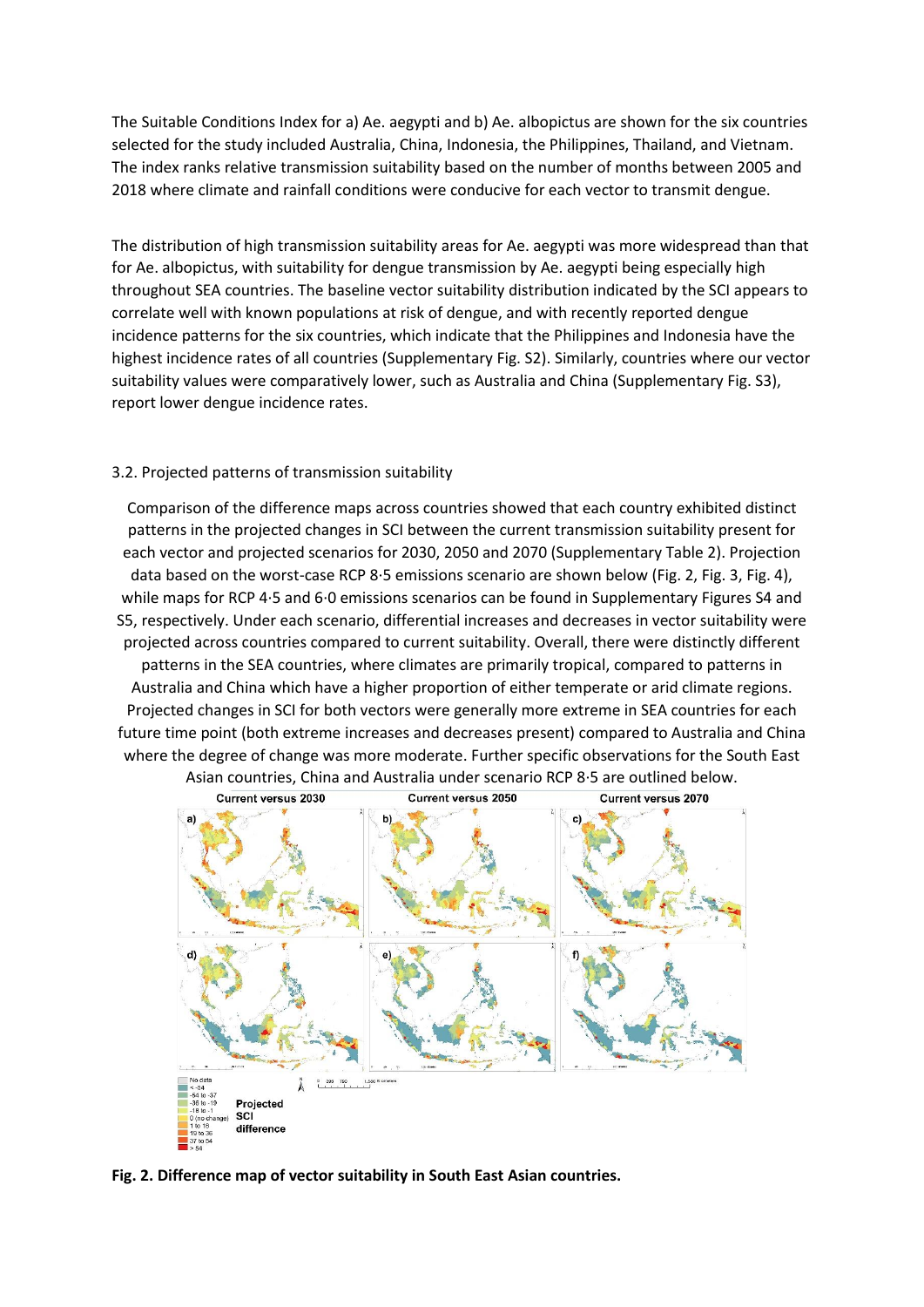Projected differences in current and future SCI values are shown for 4 countries of South East Asia: Indonesia, Thailand, The Philippines and Vietnam. For Ae. aegypti (top panel), differences in SCI projections are shown for a) current SCI versus 2030 projections, b) current SCI versus 2050 projections and c) current SCI versus 2070 projections. Similarly, for Ae. albopictus (bottom panel), projections are shown for d) current SCI versus 2030 projections, e) current SCI versus 2050 projections and f) current SCI versus 2070 projections. All projections used the RCP 8·5 emissions scenario. State boundaries of each country are also indicated.



**Fig. 3. Difference map of vector suitability in China.**

Projected differences in current and future SCI values in China are shown for each dengue vector. For Ae. aegypti (top 3 panels), differences in SCI values are shown for a) current SCI versus 2030 projections, b) current SCI versus 2050 projections and c) current SCI versus 2070 projections. Similarly, for Ae. albopictus (lower 3 panels), projections are shown for d) current SCI versus 2030 projections, e) current SCI versus 2050 projections and f) current SCI versus 2070 projections. All projections used the RCP 8·5 emissions scenario. State boundaries of China are also indicated.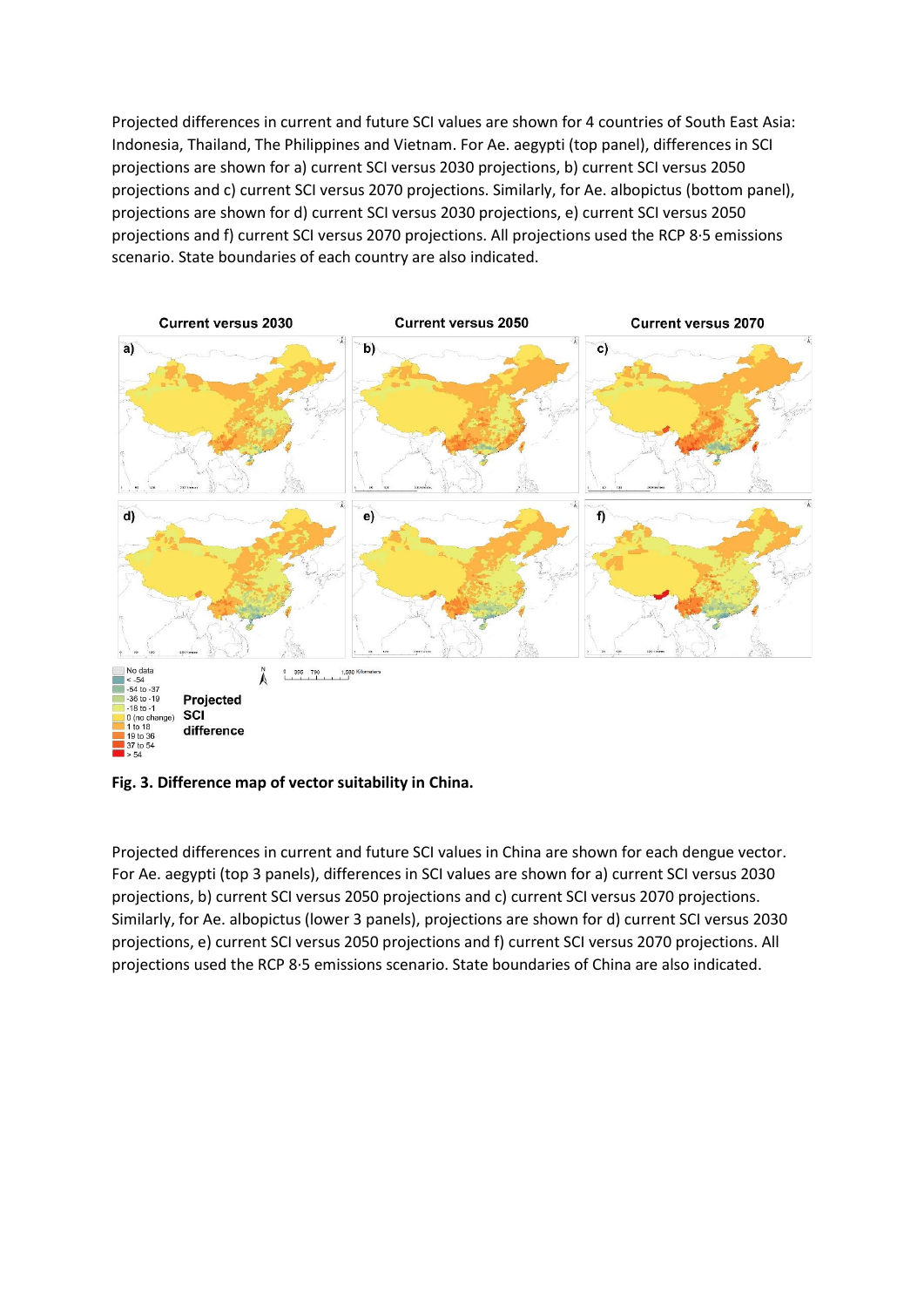

# **Fig. 4. Difference map of vector suitability in Australia.**

Projected differences in current and future SCI values in Australia are shown for each dengue vector. For Ae. aegypti (top 3 panels), differences in SCI values are shown for a) current SCI versus 2030 projections, b) current SCI versus 2050 projections and c) current SCI versus 2070 projections. Similarly, for Ae. albopictus (lower 3 panel), projections are shown for d) current SCI versus 2030 projections, e) current SCI versus 2050 projections and f) current SCI versus 2070 projections. All projections used the RCP 8·5 emissions scenario. State boundaries of Australia are also indicated.

# 3.2.1. South East Asia

In the SEA region, widespread decreases in suitability for both vectors to transmit dengue were projected to occur from 2030 onwards in most countries in the region (Fig. 2). For Ae. aegypti, decreases in SCI were evident in many regions of Thailand, Vietnam and western Indonesia between 2030 and 2070, while increases were also projected in several regions. Increases were most evident in outer border regions of Thailand and Vietnam, and in southern and western Indonesia. For Ae. albopictus, widespread decreases in vector suitability were projected at each future time point across many regions of each country, alongside substantial increases in some regions of Indonesia, and in isolated pockets of the Philippines. Increases in SCI for both vectors were noted particularly in the northern Philippines, and southern and western Indonesia.

# 3.2.2. China

In China, the difference map shows both increases and decreases in SCI are projected across different regions of the country (Fig. 3). Much of the currently cold and arid regions in China's north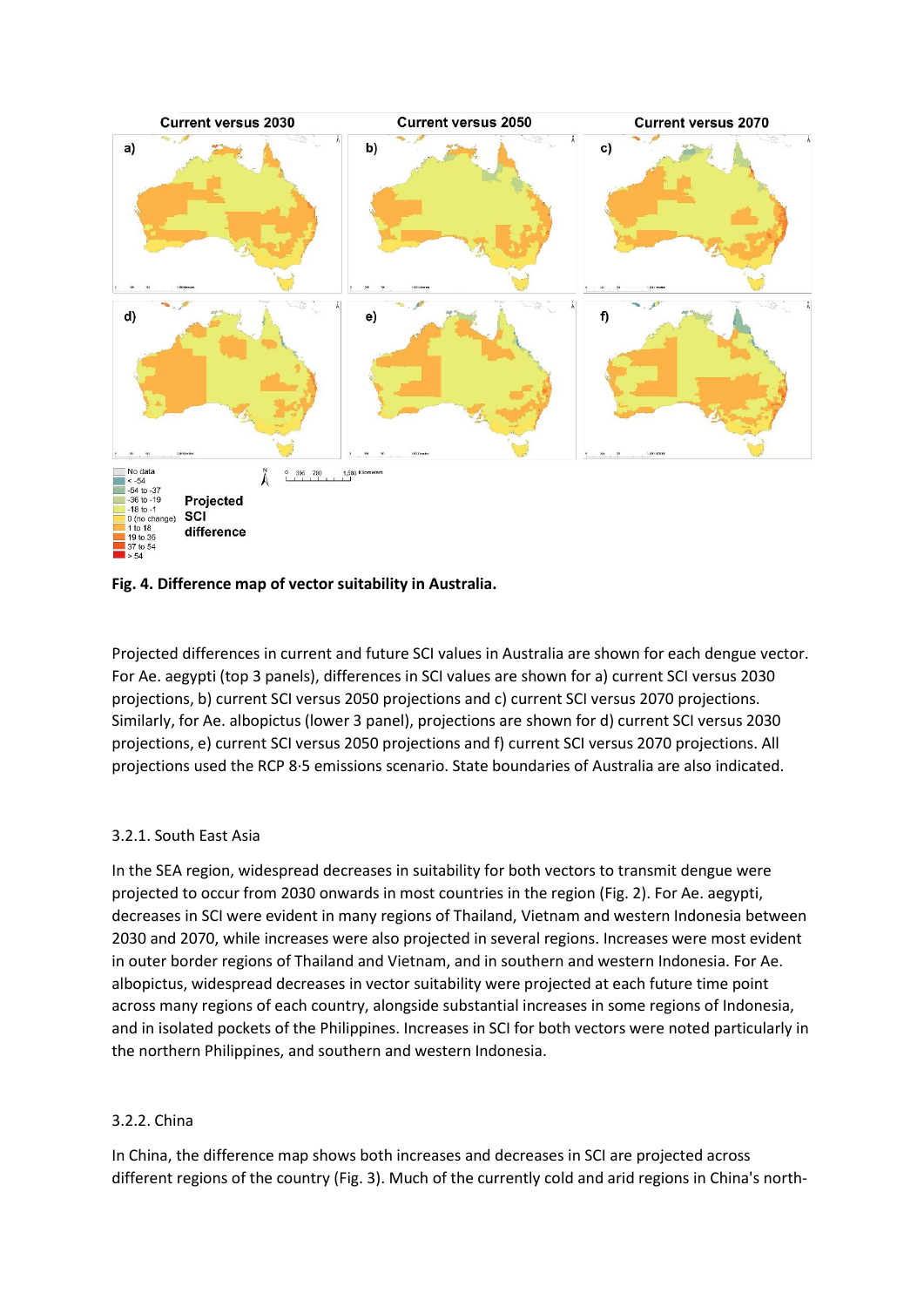western mainland are projected to experience either no change in suitability, or a slight decrease for both vectors. However, widespread increases in SCI were also observed for both vectors throughout central and north-eastern regions where climate regions are currently temperate, or where temperate areas overlap with regions currently considered as cold climate. For Ae. aegypti, SCI values appear to gradually increase in most areas between 2030 and 2050, particularly in the southern provinces of Yunnan and Guizhou. The trend is similar for Ae. albopictus, although its suitability appears to be most consistent in the southern provinces. For both vectors, SCI increases are projected to overlap in Yunnan, Taiwan, and the north east.

# 3.2.3. Australia

In Australia, the difference map shows both moderate increases and moderate decreases in SCI for both vectors, across much of the country (Fig. 4). Many arid regions of central Australia will continue to be unsuitable for both vectors between 2030 and 2050. For Ae. aegypti, increased suitability is projected for much of eastern and western Australia between 2030 and 2050. Patterns fluctuate particularly for Queensland state between 2030 and 2070, with both increases and slight decreases projected. Slight to substantial increases were projected particularly along some, but not all, of the highly populated eastern coaster regions of Queensland and New South Wales. Suitability for Ae. albopictus is projected to increase in large parts of Western Australia between 2030 and 2050, with more sporadic increases and decreases in other states. The far north coastal areas of Queensland, which are currently highly susceptible to invasion by Ae. albopictus, are projected to experience continually decreasing suitability for this vector. For both vectors, increases in suitability tend to overlap along the eastern coastal regions, around the cities of Brisbane and Sydney, along with parts of Western Australia including the city of Perth, while the trend remains largely stable in the southern states of Victoria and Tasmania.

# **4. Discussion**

Future changes in climate are predicted to influence the geographic distribution of dengue vectors and therefore potentially expose new populations to infection. The presence or absence of suitable climate conditions sets the spatial parameters for dengue transmission. This is the first predictive climate model to evaluate dengue transmission probabilities using a suitability index for both dengue vectors across multiple countries at a fine spatial scale. The SCI we developed, combined with climate projection data for various emissions scenarios, enabled us to project both current and future climate suitability for Ae. aegypti and Ae. albopictus for dengue transmission in the six countries studied.

# 4.1. Baseline suitability

Our baseline SCI maps detail patterns of dengue risk that are concordant with recent disease patterns (Ryan et al., 2019; Messina et al., 2019) and known vector distributions (Liu-Helmersson et al., 2019; Kamal et al., 2018). These comparisons indicate that our estimates of current vector suitability match predictions from other studies using alternative data and methods (Ryan et al., 2019; Messina et al., 2019; Liu-Helmersson et al., 2019; Stanaway et al., 2016; Kraemer et al., 2015; Bhatt et al., 2013). In SEA countries, the Philippines and Indonesia showed the highest baseline transmission suitability for both vectors, which correlates well with their dengue incidence rates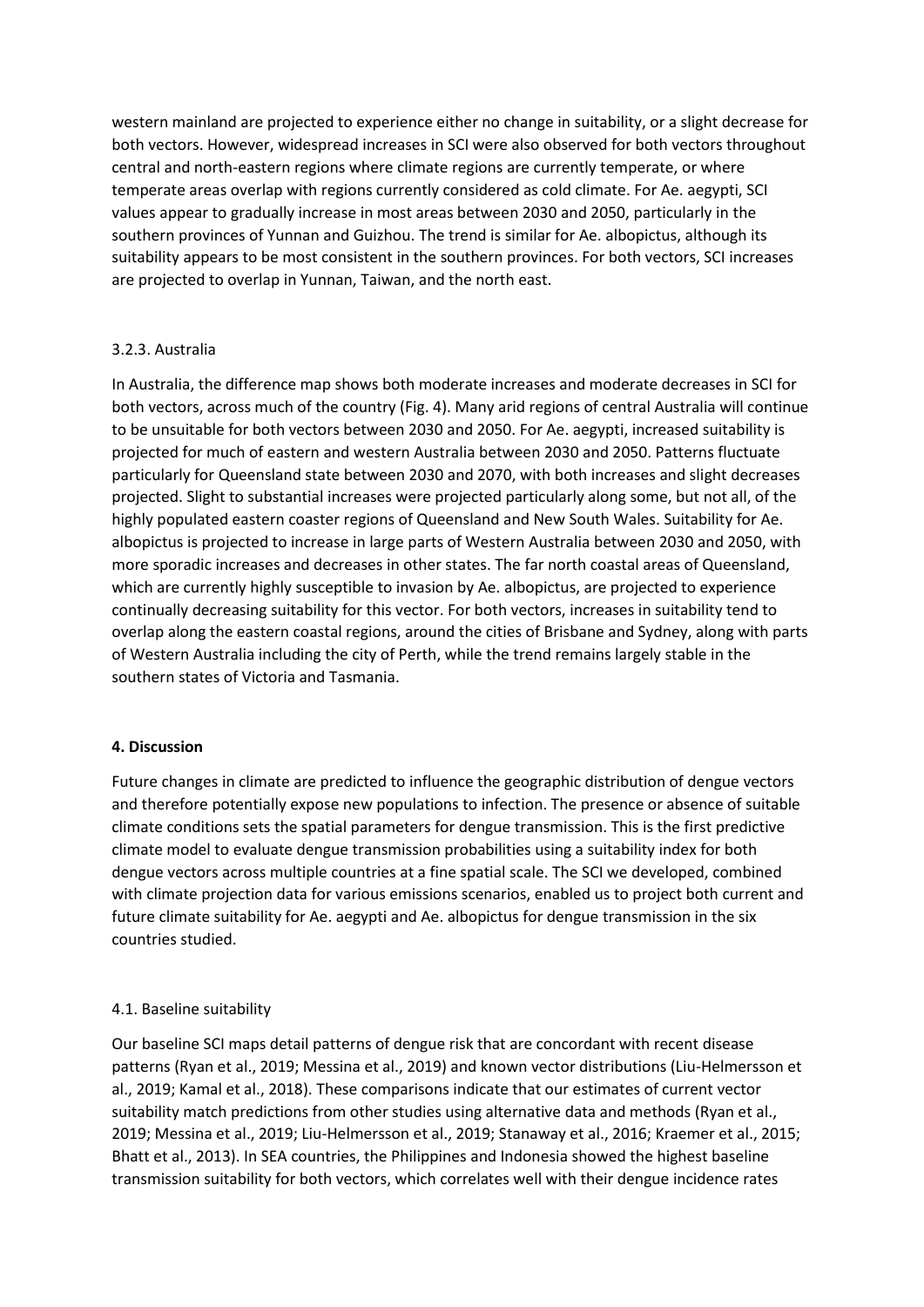being highest of all the countries studied, and among the highest in South East Asia (Edillo et al., 2015; Nadjib et al., 2019). Baseline suitability maps for Australia and China were also well-matched with published distributions of dengue epidemic risk in these countries (Akter et al., 2019). In Australia, local transmission of dengue has most recently been restricted to tropical north Queensland where the vector Ae. aegypti is present, although it previously had a more widespread distribution (Akter et al., 2020). Ae. albopictus is subject to a quarantine program which restricts it to the Torres Strait Islands of north Queensland, despite the presence of suitable conditions across coastal Australia. However it is regularly intercepted at Australian ports (Russell et al., 2005). While our predictions differ from the actual distribution of vectors in Australia, the relevant SCI showcases a theoretical feasibility for the vector to thrive, should it become established. In China, Ae. aegypti has a limited distribution while Ae. albopictus is more extensively distributed (Liu et al., 2019). Dengue case distributions tend to be focused in coastal provinces of southern China and provinces adjacent to Southeast Asia, where human populations are larger and travel and trade connections are greater (Wu et al., 2010; Yue et al., 2019).

Agreement between our SCI predictions and the known dengue distributions in the countries we studied is unsurprising given that almost all dengue fever transmission is mediated by Ae. aegypti and Ae. albopictus (Moncayo et al., 2004; Vasilakis and Weaver 2008). However, given the complexity of sociodemographic and behavioural factors that influence dengue transmission, our approach focussing solely on climate appears to be accurate while being relatively simple and replicable by public health departments. We also employed a similar geographic scale (administrative level 2) to that commonly used to map dengue case patterns, compared to more complex multivariate models that have been developed which use a less granular scale. Other recent models have used different combinations of human (cases, population) and environmental data (climate, landscapes) to predict future dengue risk (Khormi and Kumar 2014; Kamal et al., 2018; Liu-Helmersson et al., 2019; Messina et al., 2019; Liu et al., 2019). Of these, climate factors have been correlated to varying degrees with human dengue incidence, through their influence on both viral replication and mosquito vector density (Mordecai et al., 2019; Fouque and Reeder 2019). The continuing influence of climate on vector density may contribute to a widening of the current geographic distribution of populations at risk of dengue (Lee and Farlow 2019; Ryan et al., 2019; Tran et al., 2020). However, the contribution of climate factors to expanding dengue case distributions will also be substantially influenced by socioeconomic and human behavioural factors.

# 4.2. Future suitability

Our future projections of dengue vector suitability indicated both expanding and contracting trends within and between different Asia-Pacific countries. Particularly for the SEA countries both increases and decreases in SCI values were projected for each vector at each future time point. The increased future suitability observed for Ae. aegypti in the Philippines and in parts of Indonesia is particularly concerning, especially where these overlap with increased suitability for Ae. albopictus, given the very high existing burdens of dengue in these countries, along with rising population density and urbanisation levels. For China and Australia, variable increases and decreases in SCI values were projected though climate suitability was still lower than the SEA countries. However, in both Australia and China locations with increased suitability also occurred where densely populated cities are currently located. Assuming that increased climate suitability projected by our SCI translates to increases in dengue transmission, there are likely to be increased costs for disease surveillance and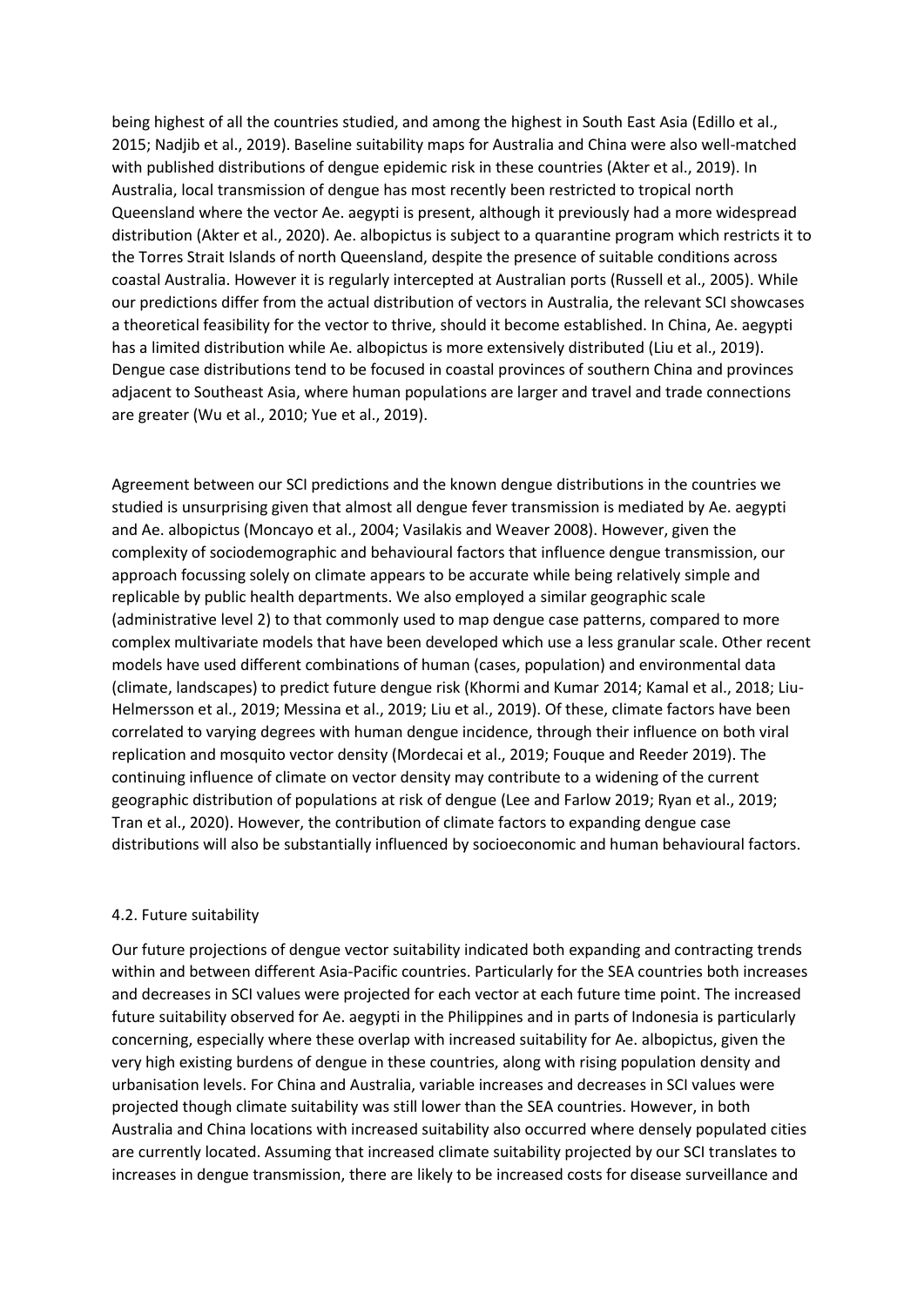conventional vector control (larval source management, adulticiding using insecticides) unless other long term, sustainable control measures are in place (e.g. Wolbachia, or a vaccine) (Shepard et al. 2013; Bouzid et al., 2016). This emphasises the importance of biosecurity controls and other prevention measures for reducing the risk of vector expansion and the subsequent burdens of dengue.

# 4.3. Strengths

Our SCI approach could be applied to estimate potential distributions of all Aedes-borne diseases. However, while there is general agreement that climate change will alter the current distribution of vector species, there is disagreement on the degree and direction of the consequent impact on virus transmission for different countries (Banu et al., 2011; Fouque and Reeder 2019; Li et al., 2018; Williams et al., 2016). Previous global studies of dengue risk in response to climate change are either out of date, having been performed before the introduction of RCPs or limited in scope in that they only project forward to one point in time or assuming one scenario (Xu et al., 2020a; Patz et al., 1998). Similarly, studies comparing multiple future time points tend to predict either global changes at a large focal scale or are limited to individual countries, and only one vector, which make it difficult to draw detailed comparisons across countries (Ryan et al., 2019; Liu-Helmersson et al., 2019; Khormi and Kumar 2014). Predictions made using different variables and modelling methodology also complicate comparisons (Xu et al., 2020b; Messina et al., 2015).

The temperature limits used for this study are from Mordecai et al. (Mordecai et al., 2019), who synthesized previous studies that have determined suitable temperatures for vector survival, breeding and transmission rates as well as pathogen survival and prevalence. Those results were then mechanistically analysed to identify temperature ranges which are suitable for dengue transmitting vector capacity. This allows for extrapolating future climate effects on vector capacity and characterising the effects of climate on transmission across broad geographical ranges. Our approach draws on this previous work linking temperature with vectorial capacity and builds upon it by adjusting for rainfall to produce a more accurate suitability index. This index is then used to compare multiple projection scenarios and timescales at equivalent administrative units across countries. Further, mapping SCI by administrative units could enable direct linkage with reported dengue surveillance data collected by health departments.

# 4.4. Limitations

Temperature and rainfall have substantial impact on vector development and propagation and subsequent dengue virus transmission. Other climate factors (e.g. humidity, wind speed and solar radiation etc) could be important factors for dengue transmission. However, such data were unavailable in the present study. In future research, the factors could eventually be included to further improve the predictive models. A range of socioeconomic, human behavioural and environmental variables that are largely independent of climate may influence dengue transmission, such as human movement and behaviour, urban development and microclimates, the provision of aquatic habitat, and public health and vector control practices (Gubler 2011; Fouque and Reeder 2019). These variables may have equivalent, or greater, impacts on dengue infection risk than climate or vector distributions. In addition, transmission dynamics and bionomic responses vary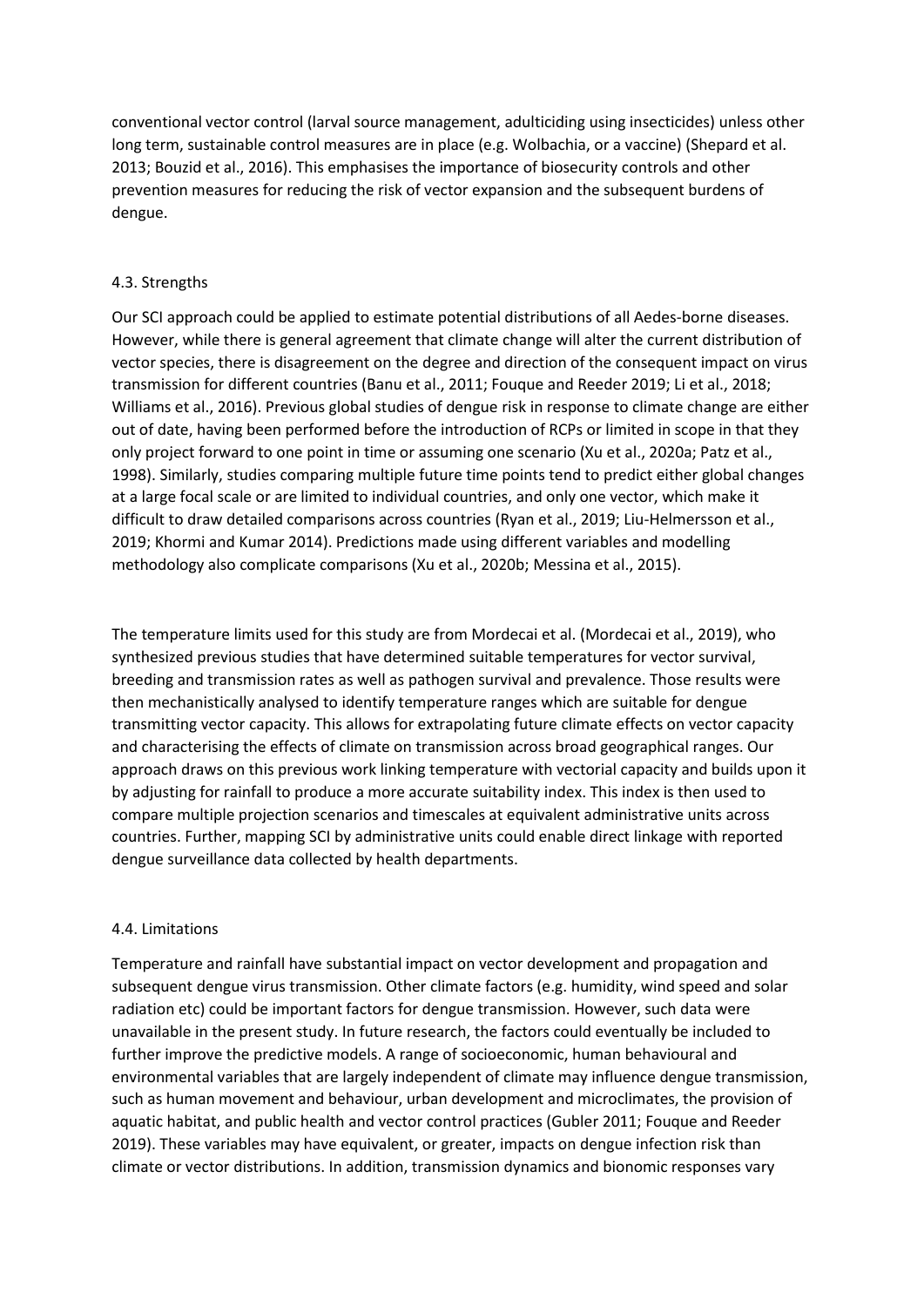between mosquito populations and dengue virus serotypes, (Bara et al. 2013; Alto et al., 2014; Soni et al., 2020; Whitehorn et al., 2015; Pongsiri et al., 2014), and can also be influenced by short-term fluctuations in weather patterns(Carrington et al., 2013; Lambrechts et al., 2011). Therefore, while the patterns obtained using our SCI tool appear to correlate well with others' observations, there are additional factors that can contribute to dengue transmission that we have not accounted for. For example, human population size and economic development are two key covariates to any projection of future dengue prevalence, and are known to have a strong influence on dengue vector breeding capacity (e.g. by providing a source of multiple blood meals, and through water storage practices). We also did not do a specific validation of SCI and any of the additional factors known to influence dengue prevalence, such as known case or vector distributions. Particularly in some tropical regions, where temperature fluctuations have a weaker correlation with dengue fever transmission (Stoddard et al., 2014), additional factors aside from precipitation could be incorporated with the SCI to increase predictive efficacy.

# 4.5. Future directions

Although research suggests that the geographical limits of dengue transmission are strongly determined by climate, it is not the sole determinant (Morin et al. 2013; Xu et al., 2020a). Predicting infection dynamics should also consider the broader range of influencing factors on dengue incidence. Our SCI provides a baseline platform to understand the impact of climate change on vectorial capacity alone which, used in combination additional drivers of future dengue risk, could contribute to creation of early warning systems for dengue surveillance and response. For example, the inclusion of dengue incidence and socioeconomic data could also be explored for its capacity to further refine dengue predictions. Ideally, data for dengue cases, climate variables and socioeconomic drivers would be well-matched at appropriate spatial and temporal scales, accessible in real-time and combined into analytical models that enable timely input into public health decision making.

# 4.6. Conclusions

This study used climate data to project suitable conditions for transmission of dengue by its two principal vectors across a range of RCP emissions scenarios. It is the first to assess transmission suitability for both vectors across multiple countries at a comparable spatial scale. The study found that the suitability for vector distribution in south east Asian countries will maintain a similarly high or slightly decreased suitability. This is especially true for the Aedes albopictus breed which shows a substantial decrease in suitability throughout the south east Asian countries in this study. Conversely, the arid regions of Australia and China show both moderate increases and slight decreases in suitability across the two countries. Assessment of other climate factors such as relative humidity, wind speed and solar radiation, alongside additional data of dengue drivers such as urbanisation, microclimate, and human population density and behaviour may further develop the efficacy of the SCI. Given that climate is likely to exert a key influence on dengue infection risk in decades to come, additional research on the relative contribution of climate is warranted to support improved dengue preparedness.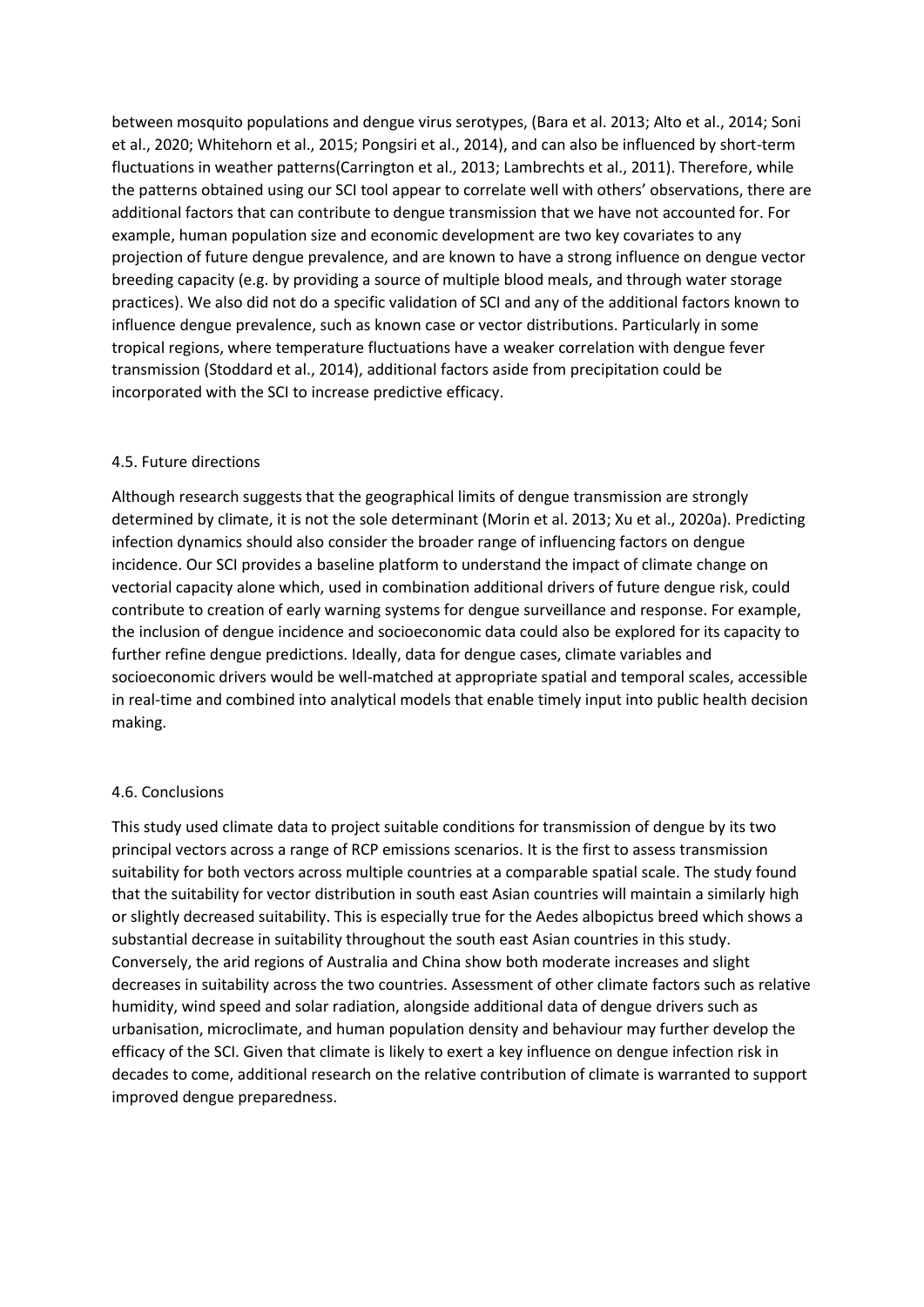# Funding

This work was supported by the National Health and Medical Research Council (NHMRC), Australia (APP 1138622).

# Role of the funding source

The NHMRC had no direct role in study design, nor the collection, analysis, and interpretation of data; in the writing of the report; and in the decision to submit the paper for publication.

# Credit author statement

WH conceived and supervised the project. CD carried out the analyses and co-wrote the manuscript with AM. Both CD and AM verified the underlying data. HB, GD, FF, LY, XH, ZL, WY, GW and WH provided input to writing and aided interpretation of results. All authors had full access to all the data in the study and had accept responsibility for publication. All authors reviewed and revised the final manuscript and agreed to its submission.

# Declaration of competing interest

The authors have no competing financial interests or non-financial conflicts of interest to declare.

# **Acknowledgements**

We thank the TerraClimate data at Climatology Lab, University of California, USA. and CERA database created by Navarro and colleagues for providing the historic climate data and monthly averages and bioclimatic indices of four Representative Concentration Pathway (RCP) emissions scenarios. We are also grateful to the Chinese Center for Disease Control and Prevention (CDC) for providing provincelevel incidence data for use in our study.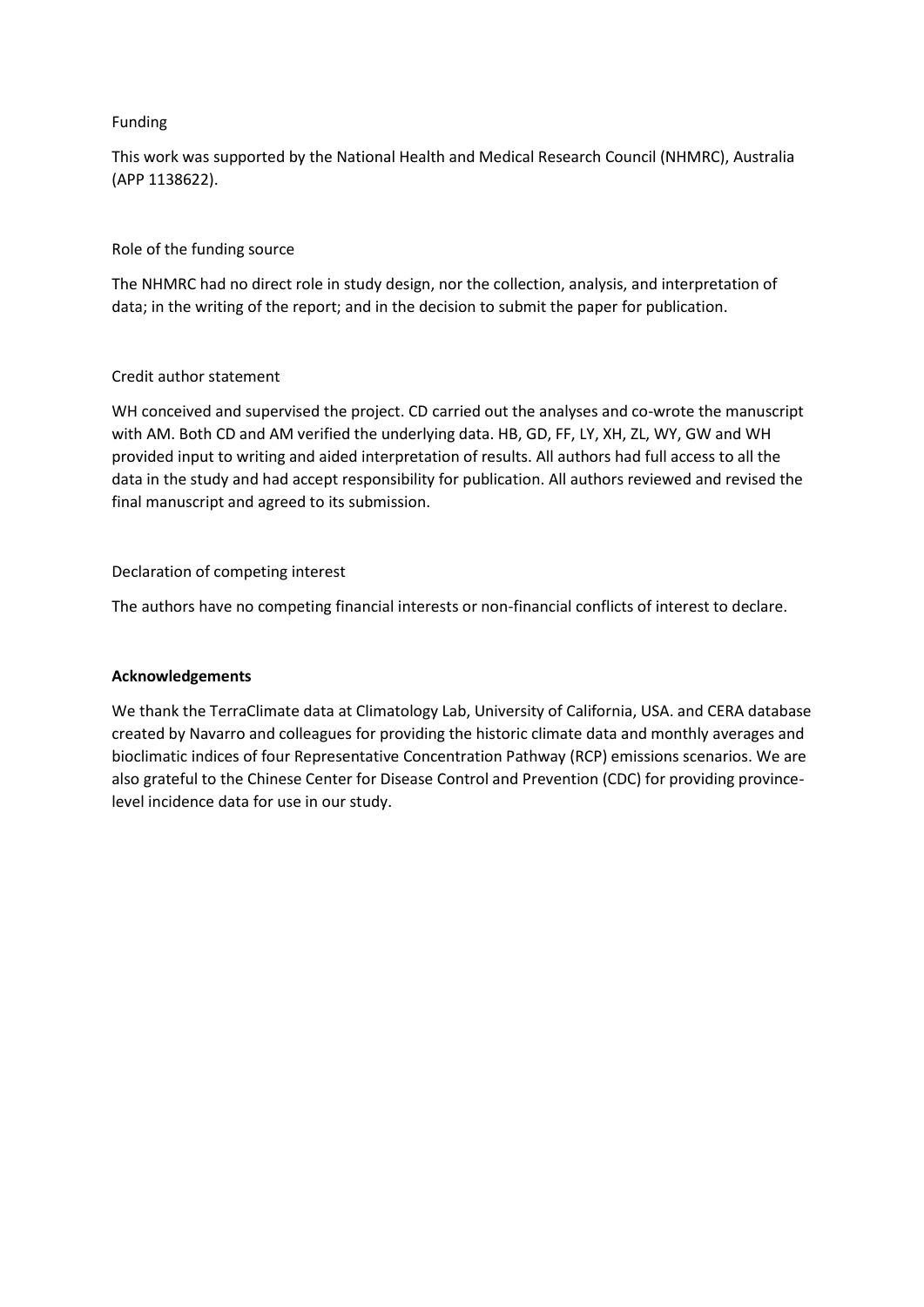#### **References**

John T. Abatzoglou, Solomon Z. Dobrowski, Sean A. Parks, Katherine C. Hegewisch

TerraClimate, a high-resolution global dataset of monthly climate and climatic water balance from 1958–2015

Scientific Data, 5 (1) (2018), p. 170191, 10.1038/sdata.2017.191

Australian Bureau of Statistics. Australian Statistical Geography Standard (ASGS): Volume 1 - Main Structure and Greater Capital City Statistical Areas

(2016)

July 2016

https://www.abs.gov.au/AUSSTATS/abs@.nsf/DetailsPage/1270.0.55.001July%202016?OpenDocum ent

R. Akter, W. Hu, M. Gatton, H. Bambrick, S. Naish, S. Tong

Different responses of dengue to weather variability across climate zones in Queensland, Australia

Environ. Res., 184 (2020), p. 109222, 10.1016/j.envres.2020.109222

R. Akter, S. Naish, M. Gatton, H. Bambrick, W. Hu, S. Tong

Spatial and temporal analysis of dengue infections in Queensland, Australia: recent trend and perspectives

PloS One, 14 (7) (2019), Article e0220134, 10.1371/journal.pone.0220134

B.W. Alto, C.T. Smartt, D. Shin, D. Bettinardi, J. Malicoate, S.L. Anderson, S.L. Richards

Susceptibility of Florida Aedes aegypti and Aedes albopictus to dengue viruses from Puerto Rico

J. Vector Ecol., 39 (2) (2014), pp. 406-413, 10.1111/jvec.12116

S. Banu, W. Hu, C. Hurst, S. Tong

Dengue transmission in the Asia-Pacific region: impact of climate change and socio-environmental factors

Trop. Med. Int. Health, 16 (5) (2011), pp. 598-607, 10.1111/j.1365-3156.2011.02734.x

J.J. Bara, T.M. Clark, S.K. Remold

Susceptibility of larval Aedes aegypti and Aedes albopictus (Diptera: Culicidae) to dengue virus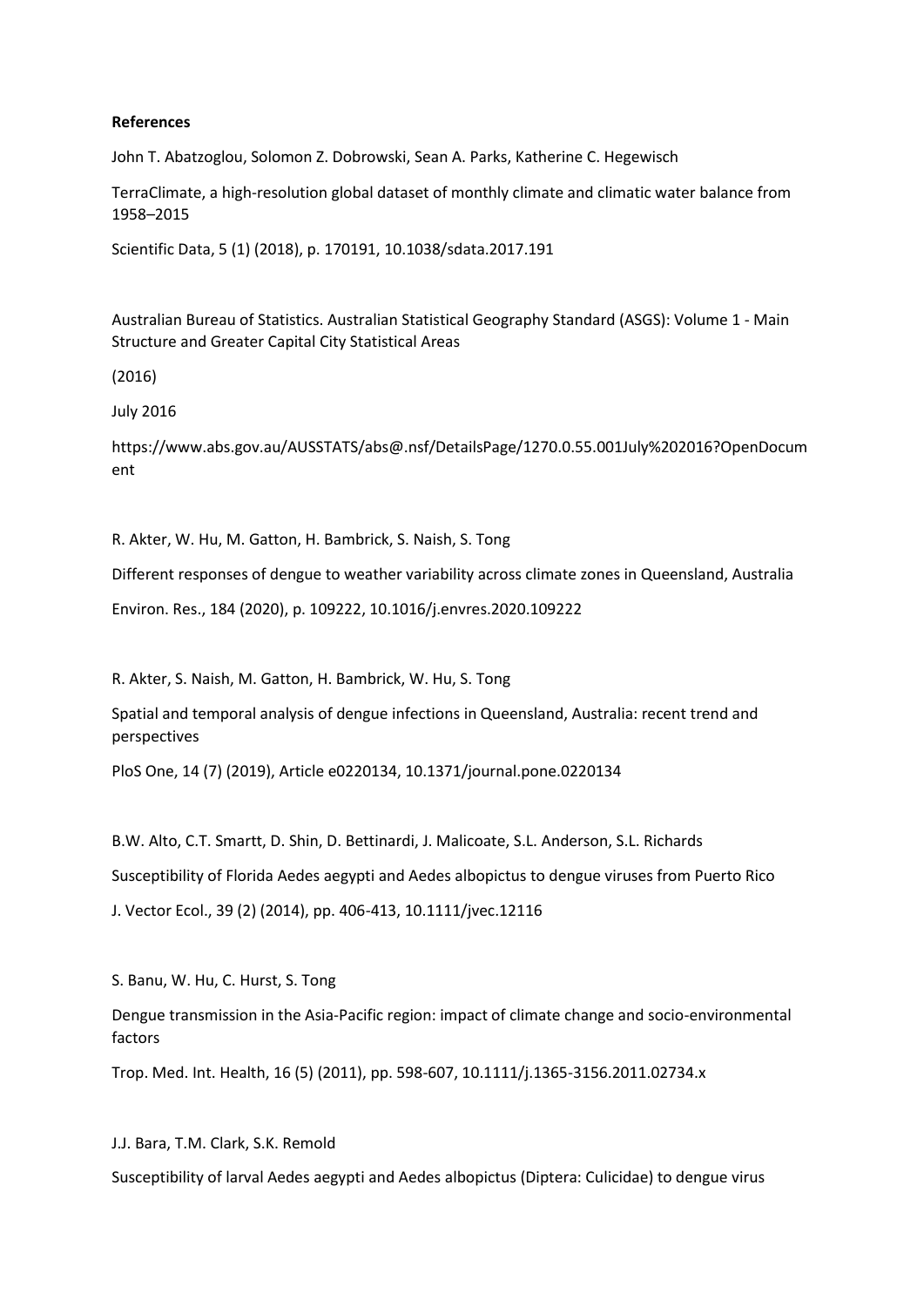J. Med. Entomol., 50 (1) (2013), pp. 179-184, 10.1603/me12140

C. Barcellos, R. Lowe

Expansion of the dengue transmission area in Brazil: the role of climate and cities Trop. Med. Int. Health, 19 (2) (2014), pp. 159-168, 10.1111/tmi.12227

Daniel Baston Exactextractr: Fast Extraction from Raster Datasets Using Polygons (2020) https://CRAN.R-project.org/package=exactextractr

M.Q. Benedict, R.S. Levine, W.A. Hawley, L.P. Lounibos Spread of the tiger: global risk of invasion by the mosquito Aedes albopictus Vector Borne Zoonotic Dis., 7 (1) (2007), pp. 76-85, 10.1089/vbz.2006.0562

S. Bhatt, P.W. Gething, O.J. Brady, J.P. Messina, A.W. Farlow, C.L. Moyes, J.M. Drake, et al. The global distribution and burden of dengue Nature, 496 (7446) (2013), pp. 504-507, 10.1038/nature12060

M. Bouzid, J. Brainard, L. Hooper, P.R. Hunter

Public health interventions for Aedes control in the time of zikavirus- A meta-review on effectiveness of vector control strategies

PLoS Neglected Trop. Dis., 10 (12) (2016), Article e0005176, 10.1371/journal.pntd.0005176

O.J. Brady, P.W. Gething, S. Bhatt, J.P. Messina, J.S. Brownstein, A.G. Hoen, C.L. Moyes, A.W. Farlow, T.W. Scott, S.I. Hay Refining the global spatial limits of dengue virus transmission by evidence-based consensus PLoS Neglected Trop. Dis., 6 (8) (2012), Article e1760, 10.1371/journal.pntd.0001760

L.B. Carrington, M.V. Armijos, L. Lambrechts, T.W. Scott Fluctuations at a low mean temperature accelerate dengue virus transmission by Aedes aegypti PLoS Neglected Trop. Dis., 7 (4) (2013), Article e2190, 10.1371/journal.pntd.0002190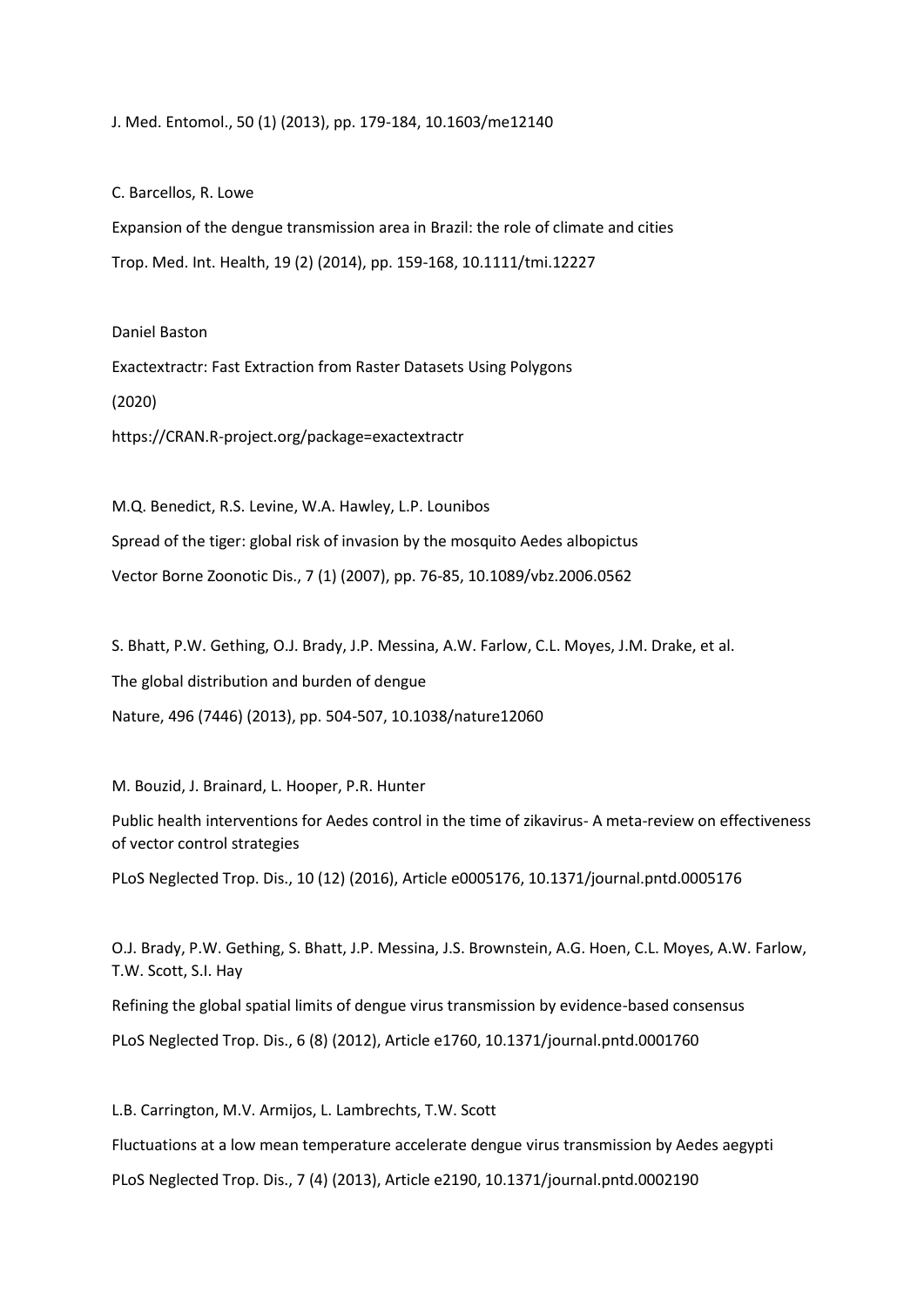F.E. Edillo, Y.A. Halasa, F.M. Largo, J.N.V. Erasmo, N.B. Amoin, M.T.P. Alera, I.K. Yoon, A.C. Alcantara, D.S. Shepard

Economic cost and burden of dengue in the Philippines

Am. J. Trop. Med. Hyg., 92 (2) (2015), pp. 360-366, 10.4269/ajtmh.14-0139

F. Fouque, J.C. Reeder

Impact of past and on-going changes on climate and weather on vector-borne diseases transmission: a look at the evidence

Infect Dis Pover., 8 (1) (2019), p. 51, 10.1186/s40249-019-0565-1

D.J. Gubler

Dengue, urbanization and globalization: the unholy trinity of the 21(st) century

Trop. Med. Health, 39 (4 Suppl. l) (2011), pp. 3-11, 10.2149/tmh.2011-S05

M.G. Guzman, D.J. Gubler, A. Izquierdo, E. Martinez, S.B. Halstead

Dengue infection

Nat Rev Dis Primers, 2 (2016), p. 16055, 10.1038/nrdp.2016.55

Intergovernmental Panel on Climate Change (IPCC), Climate Change 2013: the Physical Science Basis. Contribution of Working Group I to the Fifth Assessment Report of the Intergovernmental Panel on Climate Change

(2013)

Cambridge, United Kingdom and New York, USA

https://www.ipcc.ch/report/ar5/wg1/

M. Kamal, M.A. Kenawy, M.H. Rady, A.S. Khaled, A.M. Samy

Mapping the global potential distributions of two arboviral vectors Aedes aegypti and Ae. albopictus under changing climate

PloS One, 13 (12) (2018), Article e0210122, 10.1371/journal.pone.0210122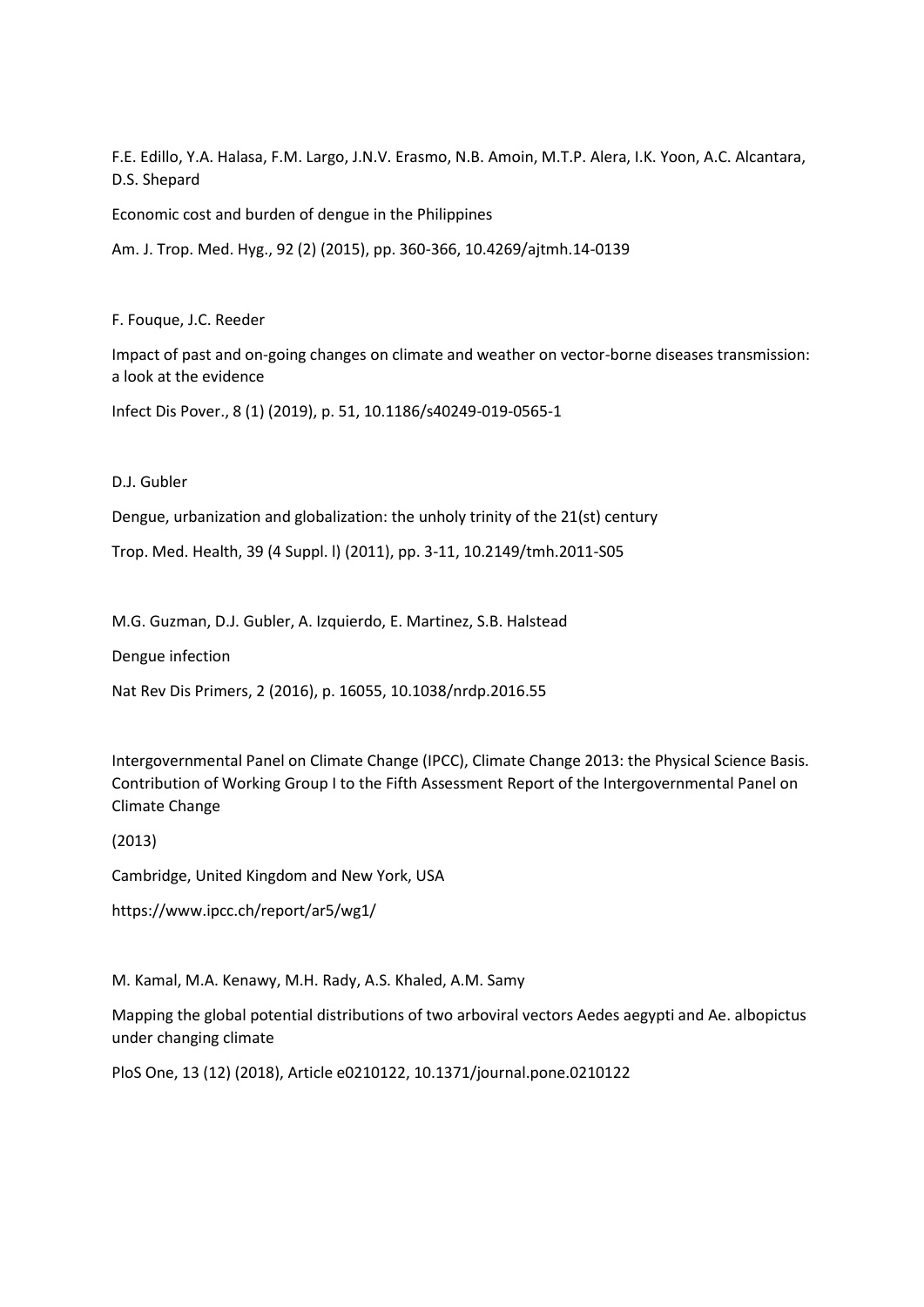H.M. Khormi, L. Kumar

Climate change and the potential global distribution of Aedes aegypti: spatial modelling using GIS and CLIMEX

Geospat Health, 8 (2) (2014), pp. 405-415, 10.4081/gh.2014.29

M.U. Kraemer, M.E. Sinka, K.A. Duda, A.Q. Mylne, F.M. Shearer, C.M. Barker, C.G. Moore, et al. The global distribution of the arbovirus vectors Aedes aegypti and Ae. albopictus Elife, 4 (2015), Article e08347, 10.7554/eLife.08347

L. Lambrechts, K.P. Paaijmans, T. Fansiri, L.B. Carrington, L.D. Kramer, M.B. Thomas, T.W. Scott Impact of daily temperature fluctuations on dengue virus transmission by Aedes aegypti Proc. Natl. Acad. Sci. U. S. A., 108 (18) (2011), pp. 7460-7465, 10.1073/pnas.1101377108

#### J.S. Lee, A. Farlow

The threat of climate change to non-dengue-endemic countries: increasing risk of dengue transmission potential using climate and non-climate datasets

BMC Publ. Health, 19 (1) (2019), p. 934, 10.1186/s12889-019-7282-3

C. Li, Y. Lu, J. Liu, X. Wu

Climate change and dengue fever transmission in China: evidences and challenges Sci. Total Environ., 622–623 (2018), pp. 493-501, 10.1016/j.scitotenv.2017.11.326

J. Liu-Helmersson, A. Brannstrom, M.O. Sewe, J.C. Semenza, J. Rocklov

Estimating past, present, and future trends in the global distribution and abundance of the arbovirus vector Aedes aegypti under climate change scenarios

Front Public Health, 7 (2019), p. 148, 10.3389/fpubh.2019.00148

J. Liu-Helmersson, H. Stenlund, A. Wilder-Smith, J. Rocklov

Vectorial capacity of Aedes aegypti: effects of temperature and implications for global dengue epidemic potential

PloS One, 9 (3) (2014), Article e89783, 10.1371/journal.pone.0089783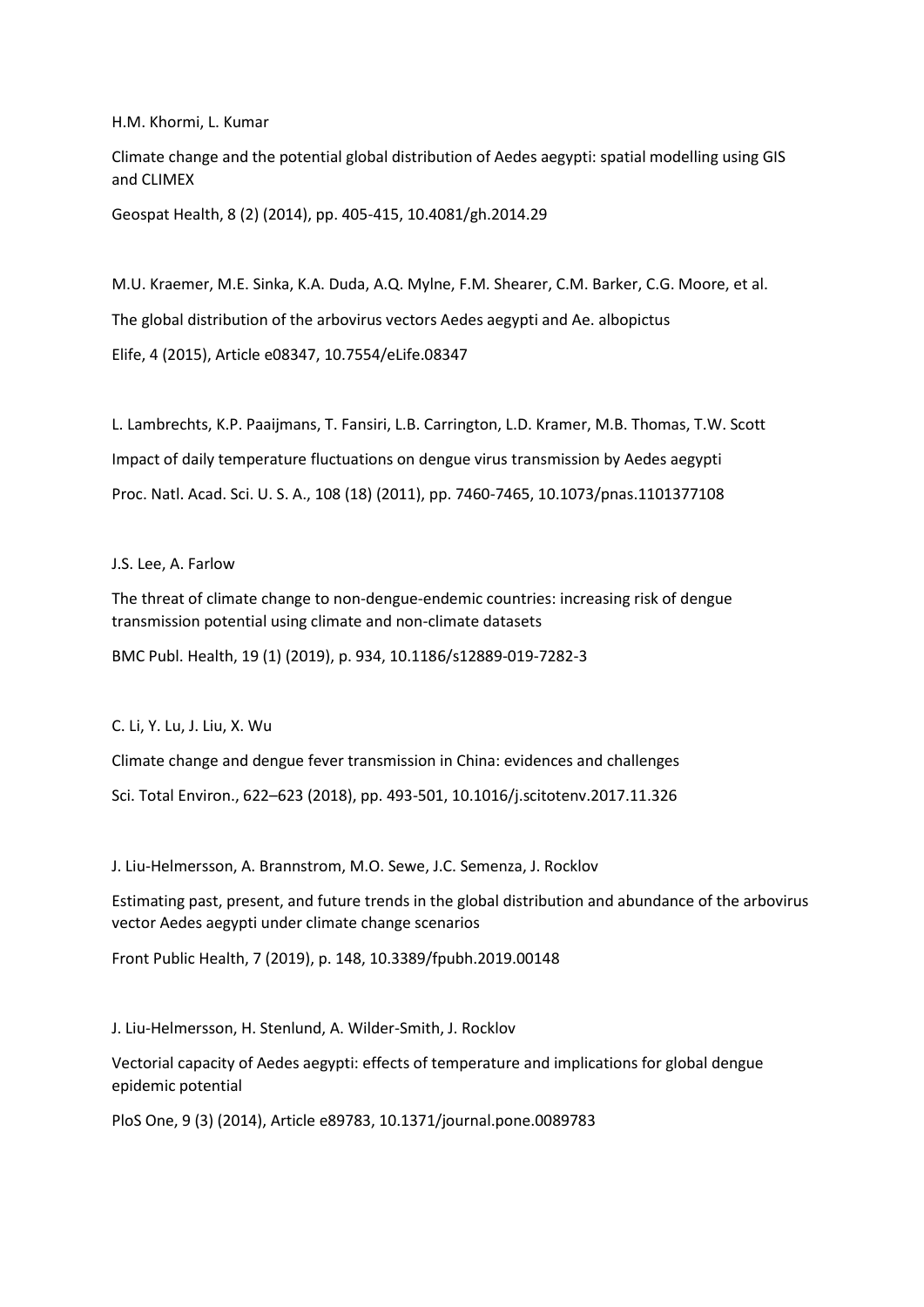B. Liu, X. Gao, J. Ma, Z. Jiao, J. Xiao, M.A. Hayat, H. Wang

Modeling the present and future distribution of arbovirus vectors Aedes aegypti and Aedes albopictus under climate change scenarios in Mainland China

Sci. Total Environ., 664 (2019), pp. 203-214, 10.1016/j.scitotenv.2019.01.301

J.P. Messina, O.J. Brady, N. Golding, M.U.G. Kraemer, G.R.W. Wint, S.E. Ray, D.M. Pigott, et al. The current and future global distribution and population at risk of dengue Nat Microbiol, 4 (9) (2019), pp. 1508-1515, 10.1038/s41564-019-0476-8

J.P. Messina, O.J. Brady, D.M. Pigott, N. Golding, M.U. Kraemer, T.W. Scott, G.R. Wint, D.L. Smith, S.I. Hay

The many projected futures of dengue

Nat. Rev. Microbiol., 13 (4) (2015), pp. 230-239, 10.1038/nrmicro3430

A.C. Moncayo, Z. Fernandez, D. Ortiz, M. Diallo, A. Sall, S. Hartman, C.T. Davis, et al. Dengue emergence and adaptation to peridomestic mosquitoes Emerg. Infect. Dis., 10 (10) (2004), pp. 1790-1796, 10.3201/eid1010.030846

E.A. Mordecai, J.M. Caldwell, M.K. Grossman, C.A. Lippi, L.R. Johnson, M. Neira, J.R. Rohr, et al. Thermal biology of mosquito-borne disease Ecol. Lett., 22 (10) (2019), pp. 1690-1708, 10.1111/ele.13335

E.A. Mordecai, J.M. Cohen, M.V. Evans, P. Gudapati, L.R. Johnson, C.A. Lippi, K. Miazgowicz, et al.

Detecting the impact of temperature on transmission of Zika, dengue, and chikungunya using mechanistic models

PLoS Neglected Trop. Dis., 11 (4) (2017), Article e0005568, 10.1371/journal.pntd.0005568

C.W. Morin, A.C. Comrie, K. Ernst Climate and dengue transmission: evidence and implications Environ. Health Perspect., 121 (11–12) (2013), pp. 1264-1272, 10.1289/ehp.1306556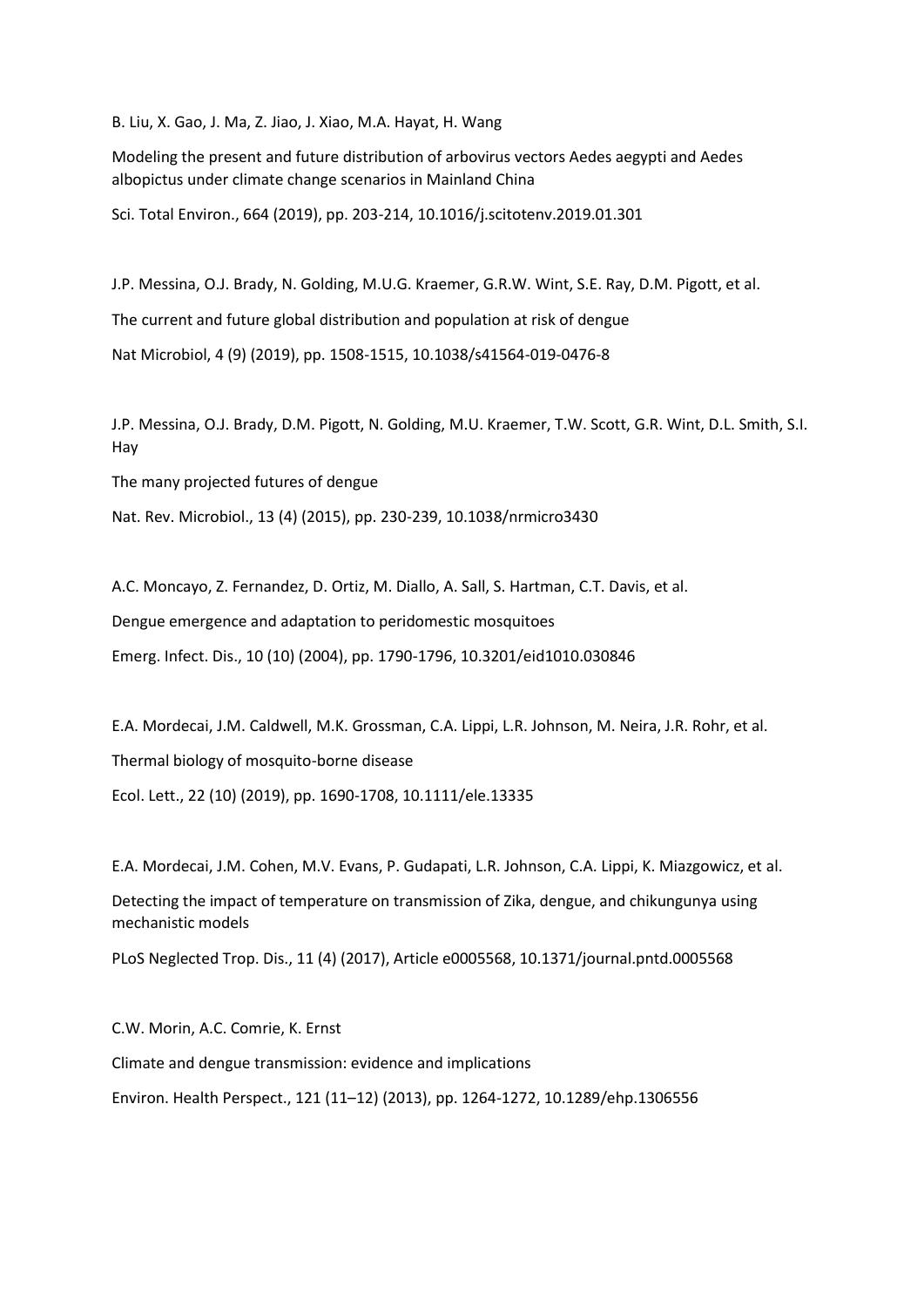M. Nadjib, E. Setiawan, S. Putri, J. Nealon, S. Beucher, S.R. Hadinegoro, V.Y. Permanasari, et al. Economic burden of dengue in Indonesia PLoS Neglected Trop. Dis., 13 (1) (2019), Article e0007038, 10.1371/journal.pntd.0007038

S. Naish, P. Dale, J.S. Mackenzie, J. McBride, K. Mengersen, S.L. Tong Climate change and dengue: a critical and systematic review of quantitative modelling approaches BMC Infect. Dis., 14 (2014) Artn 16710.1186/1471-2334-14-167

Racines Navarro, Carlos Eduardo, Jaime Eduardo Tarapues Montenegro, Philip Thornton, Andy Jarvis, Julian Ramirez Villegas

CCAFS-CMIP5 Delta Method Downscaling for Monthly Averages and Bioclimatic Indices of Four RCPs": World Data Center for Climate (WDCC) at DKRZ

(2019)

United Nations Office for the Coordination of Humanitarian Affairs Office (OCHA)

(2020)

https://data.humdata.org/dataset

J.A. Patz, W.J.M. Martens, D.A. Focks, T.H. Jetten

Dengue fever epidemic potential as projected by general circulation models of global climate change Environ. Health Perspect., 106 (3) (1998), pp. 147-153, 10.1289/ehp.98106147

A. Pongsiri, A. Ponlawat, B. Thaisomboonsuk, R.G. Jarman, T.W. Scott, L. Lambrechts

Differential susceptibility of two field aedes aegypti populations to a low infectious dose of dengue virus

PloS One, 9 (3) (2014), Article e92971, 10.1371/journal.pone.0092971

J.M. Reinhold, C.R. Lazzari, C. Lahondere

Effects of the environmental temperature on Aedes aegypti and Aedes albopictus mosquitoes: a review

Insects, 9 (4) (2018), 10.3390/insects9040158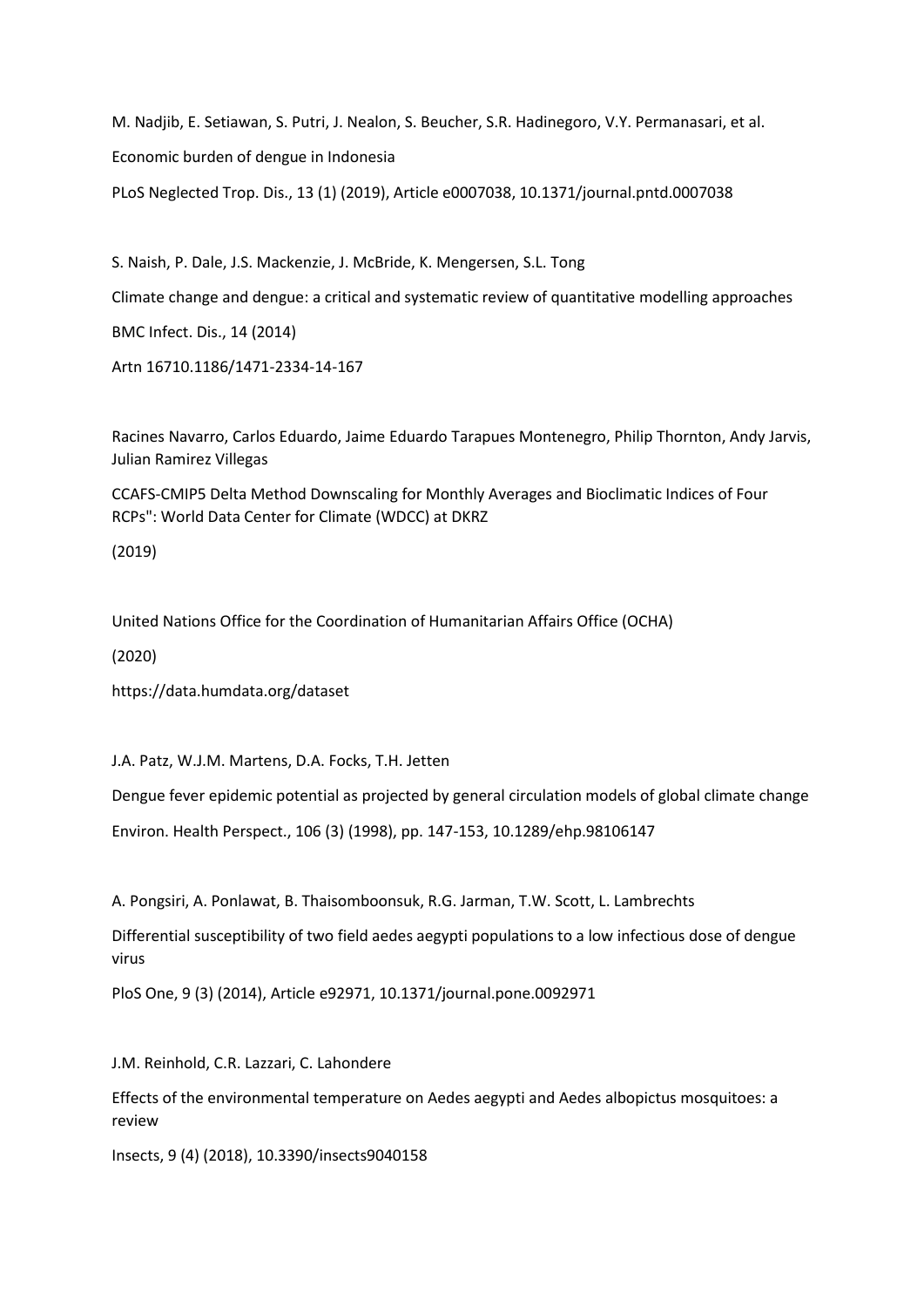A. Roth, A. Mercier, C. Lepers, D. Hoy, S. Duituturaga, E. Benyon, L. Guillaumot, Y. Souares

Concurrent outbreaks of dengue, chikungunya and Zika virus infections - an unprecedented epidemic wave of mosquito-borne viruses in the Pacific 2012-2014

Euro Surveill., 19 (41) (2014), 10.2807/1560-7917.es2014.19.41.20929

R.C. Russell, C.R. Williams, R.W. Sutherst, S.A. Ritchie Aedes (Stegomyia) albopictus--a dengue threat for southern Australia? Commun Dis Intell Q Rep, 29 (3) (2005), pp. 296-298 https://www.ncbi.nlm.nih.gov/pubmed/16220868

S.J. Ryan, C.J. Carlson, E.A. Mordecai, L.R. Johnson

Global expansion and redistribution of Aedes-borne virus transmission risk with climate change PLoS Neglected Trop. Dis., 13 (3) (2019), Article e0007213, 10.1371/journal.pntd.0007213

D.S. Shepard, E.A. Undurraga, Y.A. Halasa

Economic and disease burden of dengue in Southeast Asia

PLoS Neglected Trop. Dis., 7 (2) (2013), Article e2055, 10.1371/journal.pntd.0002055

M. Soni, S.A. Khan, C.K. Bhattacharjee, P. Dutta

Experimental study of dengue virus infection in Aedes aegypti and Aedes albopictus: a comparative analysis on susceptibility, virus transmission and reproductive success

J. Invertebr. Pathol., 175 (2020), p. 107445, 10.1016/j.jip.2020.107445

Jeffrey D. Stanaway, Donald S. Shepard, Eduardo A. Undurraga, Yara A. Halasa, Luc E. Coffeng, Oliver J. Brady, Simon I. Hay, et al.

The global burden of dengue: an analysis from the Global Burden of Disease Study 2013

Lancet Infect. Dis., 16 (6) (2016), pp. 712-723, 10.1016/S1473-3099(16)00026-8

S.T. Stoddard, H.J. Wearing, R.C. Reiner Jr., A.C. Morrison, H. Astete, S. Vilcarromero, C. Alvarez, et al.

Long-term and seasonal dynamics of dengue in Iquitos, Peru

PLoS Neglected Trop. Dis., 8 (7) (2014), Article e3003, 10.1371/journal.pntd.0003003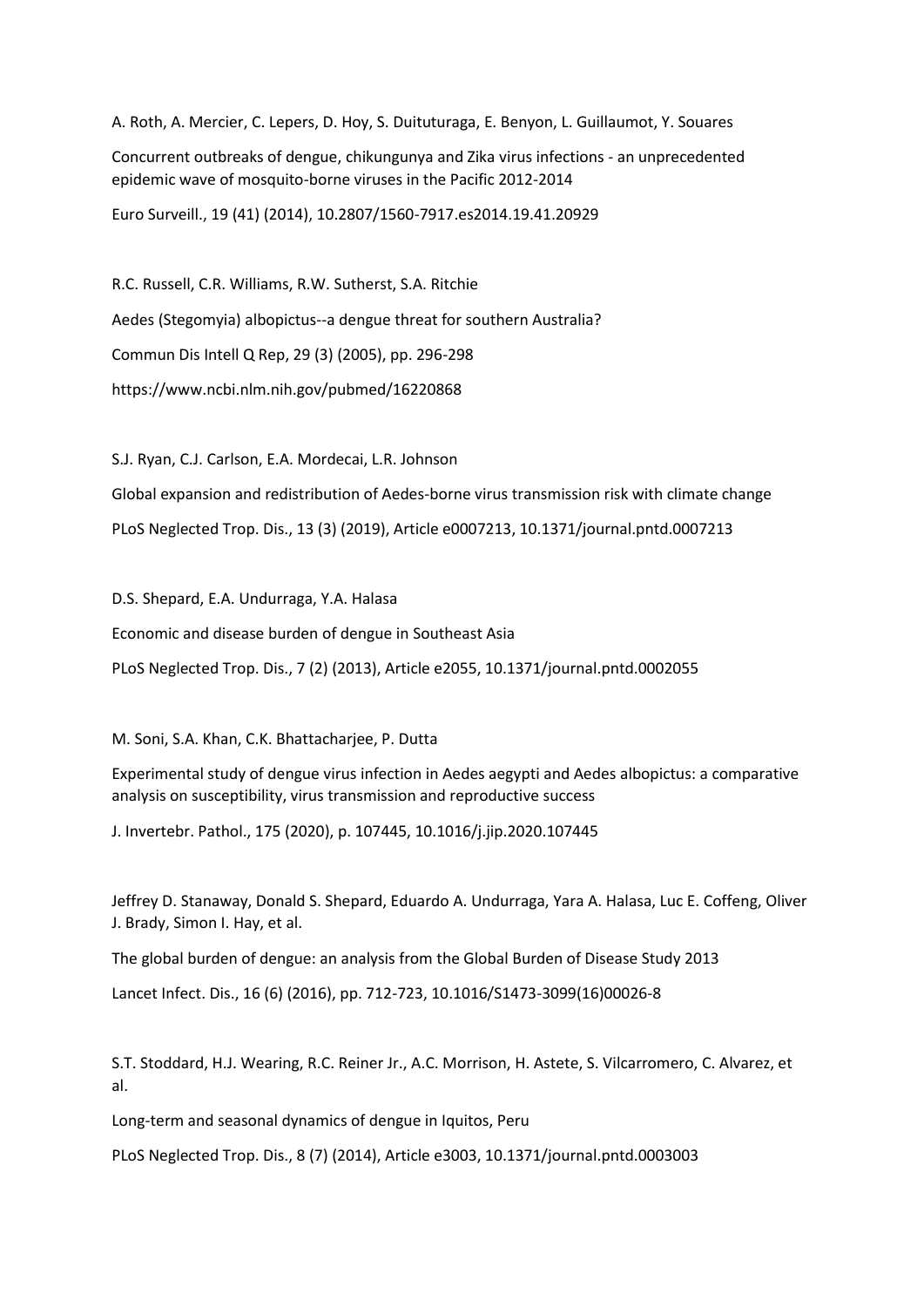K.T.D. Thai, K.L. Anders

The role of climate variability and change in the transmission dynamics and geographic distribution of dengue

Exp. Biol. Med., 236 (8) (2011), pp. 944-954, 10.1258/ebm.2011.010402

B.L. Tran, W.C. Tseng, C.C. Chen, S.Y. Liao

Estimating the threshold effects of climate on dengue: a case study of taiwan

Int. J. Environ. Res. Publ. Health, 17 (4) (2020), 10.3390/ijerph17041392

Zande van der, M. Rene, Achlatis Michelle, Bender-Champ Dorothea, Kubicek Andreas, Dove Sophie, Hoegh-Guldberg Ove

Paradise lost: end-of-century warming and acidification under business-as-usual emissions have severe consequences for symbiotic corals

Global Change Biol., 26 (4) (2020), pp. 2203-2219, 10.1111/gcb.14998

N. Vasilakis, S.C. Weaver

The history and evolution of human dengue emergence

Adv. Virus Res., 72 (2008), pp. 1-76, 10.1016/S0065-3527(08)00401-6

J. Whitehorn, D.T. Kien, N.M. Nguyen, H.L. Nguyen, P.P. Kyrylos, L.B. Carrington, C.N. Tran, et al.

Comparative susceptibility of Aedes albopictus and Aedes aegypti to dengue virus infection after feeding on blood of viremic humans: implications for public health

J. Infect. Dis., 212 (8) (2015), pp. 1182-1190, 10.1093/infdis/jiv173

C.R. Williams, G. Mincham, H. Faddy, E. Viennet, S.A. Ritchie, D. Harley Projections of increased and decreased dengue incidence under climate change Epidemiol. Infect., 144 (14) (2016), pp. 3091-3100, 10.1017/S095026881600162x

J.Y. Wu, Z.R. Lun, A.A. James, X.G. Chen

Dengue fever in mainland China

Am. J. Trop. Med. Hyg., 83 (3) (2010), pp. 664-671, 10.4269/ajtmh.2010.09-0755